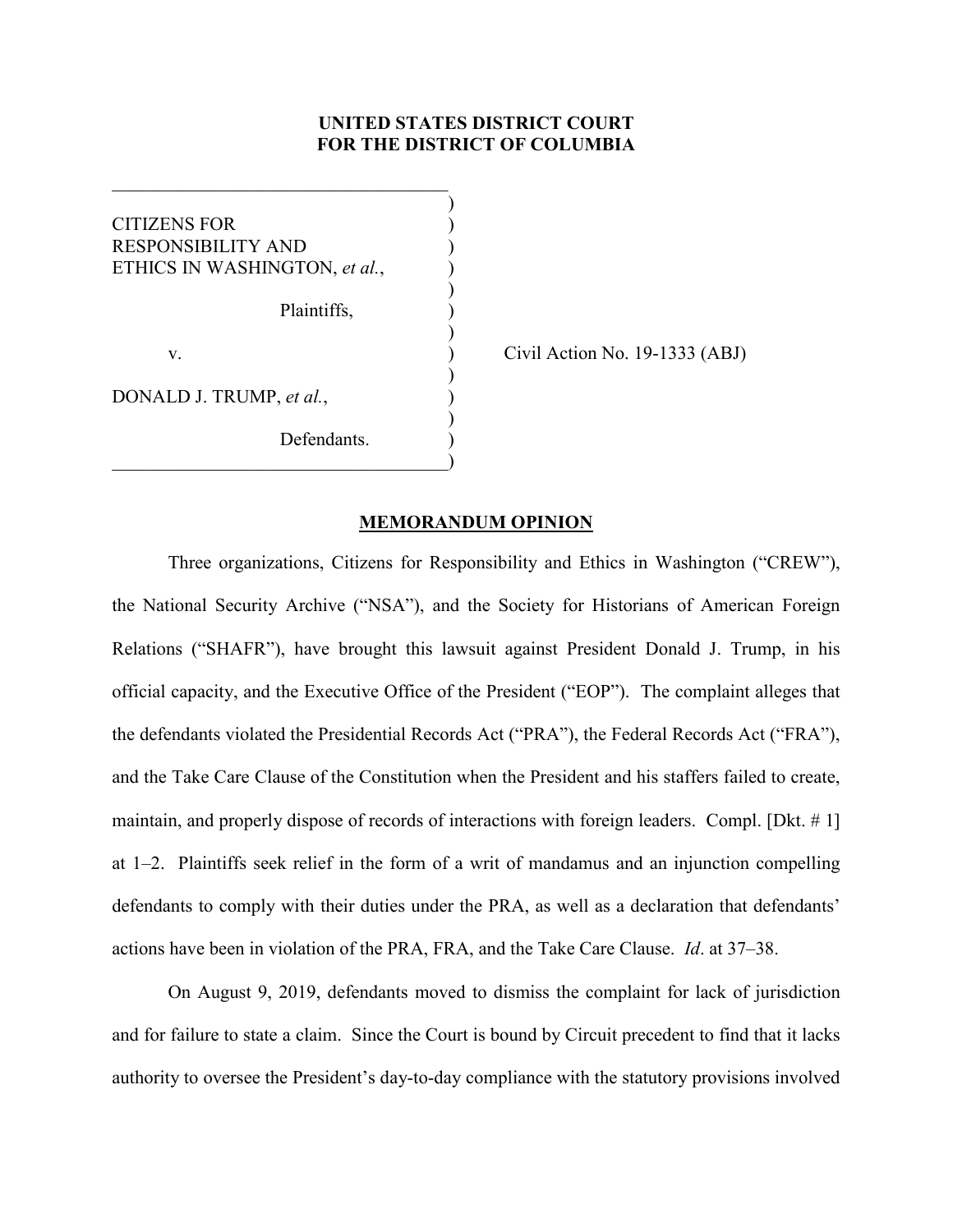in this case, the motion to dismiss will be granted. Thus, this opinion will not address, and should not be interpreted to endorse, the challenged practices; nor does it include any finding that the Executive Office is in compliance with its obligations.

## **BACKGROUND**

## **I. Statutory Framework**

l

The creation, maintenance, and disposal of records created by the federal government are controlled by two key statutes: The Presidential Records Act ("PRA") and the Federal Records Act ("FRA").

The PRA governs the management of "presidential records." 44 U.S.C. § 2201 *et seq*.; *see Armstrong v. Bush* ("*Armstrong I*"), 924 F.2d 282, 285–86 (D.C. Cir. 1991). The statute defines "presidential records" as:

> [D]ocumentary materials, or any reasonably segregable portion thereof, created or received by the President, the President's immediate staff, or a unit or individual of the Executive Office of the President whose function is to advise or assist the President, in the course of conducting activities which relate to or have an effect upon the carrying out of the constitutional, statutory, or other official or ceremonial duties of the President.

§ 2201(2). The Act expressly excludes two sets of materials from the definition of Presidential records: any materials that qualify as "official records of an agency (as defined in [the Freedom of Information Act, 5 U.S.C. §  $552(f)$ ]<sup>[1](#page-1-0)</sup>)," § 2201(2)(B); and "personal records," that is, materials "of a purely private or nonpublic character which do not relate to or have an effect upon the carrying out of the constitutional, statutory, or other official or ceremonial duties of the President." §§ 2201(2)(B), (3).

<span id="page-1-0"></span><sup>1</sup> Although section 2201(2)(B) of the PRA refers to subsection (e) of the Freedom of Information Act, that subsection has been recodified at 5 U.S.C. § 552(f).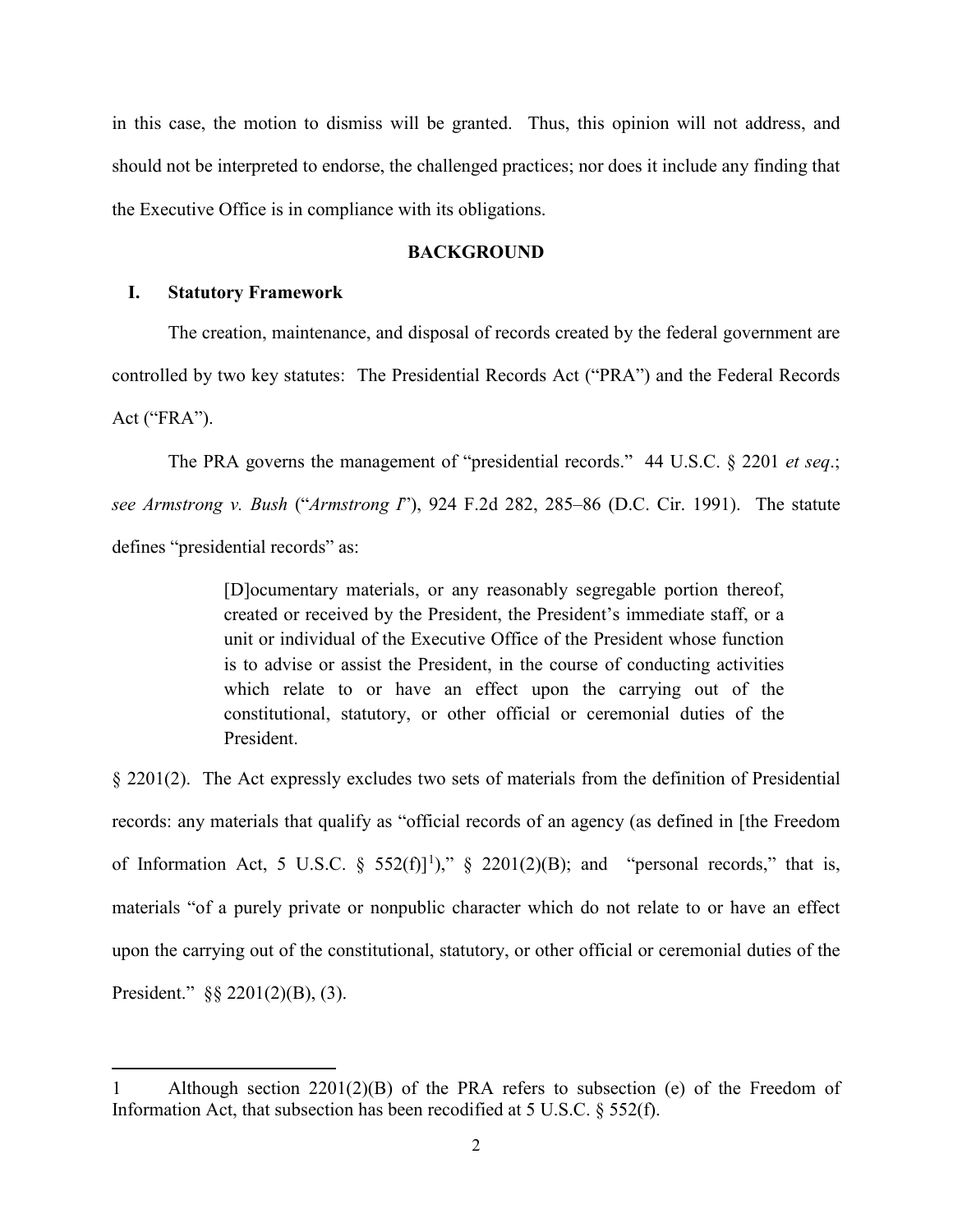With respect to the records that are covered, the Presidential Records Act provides:

[T]he President shall take all such steps as may be necessary to assure that the activities, deliberations, decisions, and policies that reflect the performance of the President's constitutional, statutory, or other official or ceremonial duties are adequately documented and that such records are preserved and maintained as Presidential records pursuant to the requirements of this section and other provisions of law.

§ 2203(a). During a President's term, "the President may dispose of those Presidential records of such President that no longer have administrative, historical, informational, or evidentiary value  $\dots$ ." § 2203(c). Prior to doing so, though, the President must obtain the views of the Archivist of the United States concerning the records the President proposes to destroy. § 2203(c)(1). The Archivist may, and in some situations shall, notify Congress of the intended destruction, and the President must wait at least sixty days after such notification to destroy the records. §§ 2203(d), (e). But "[t]he PRA gives neither the Archivist nor the Congress the authority to veto the President's decision to destroy the records." *Armstrong I*, 924 F.2d at 286. The PRA permits the Archivist to maintain and preserve Presidential records on behalf of the President, but the statute states that "[t]he President shall remain exclusively responsible for custody, control, and access" to those records. 44 U.S.C. § 2203(f). Upon the conclusion of the President's term, the Archivist assumes responsibility of the Presidential Records.  $\S 2203(g)(1)$ .

The Federal Records Act, by contrast, governs the management of agency records. 44 U.S.C. § 2101 *et seq.*; *Armstrong I*, 924 F.2d at 284. The FRA defines "records" as materials "made or received by a Federal agency under Federal law or in connection with the transaction of public business and preserved or appropriate for preservation by that agency or its legitimate successor as evidence of the organization, functions, policies, decisions, procedures, operations, or other activities of the United States Government . . . ." § 3301(a)(1)(A).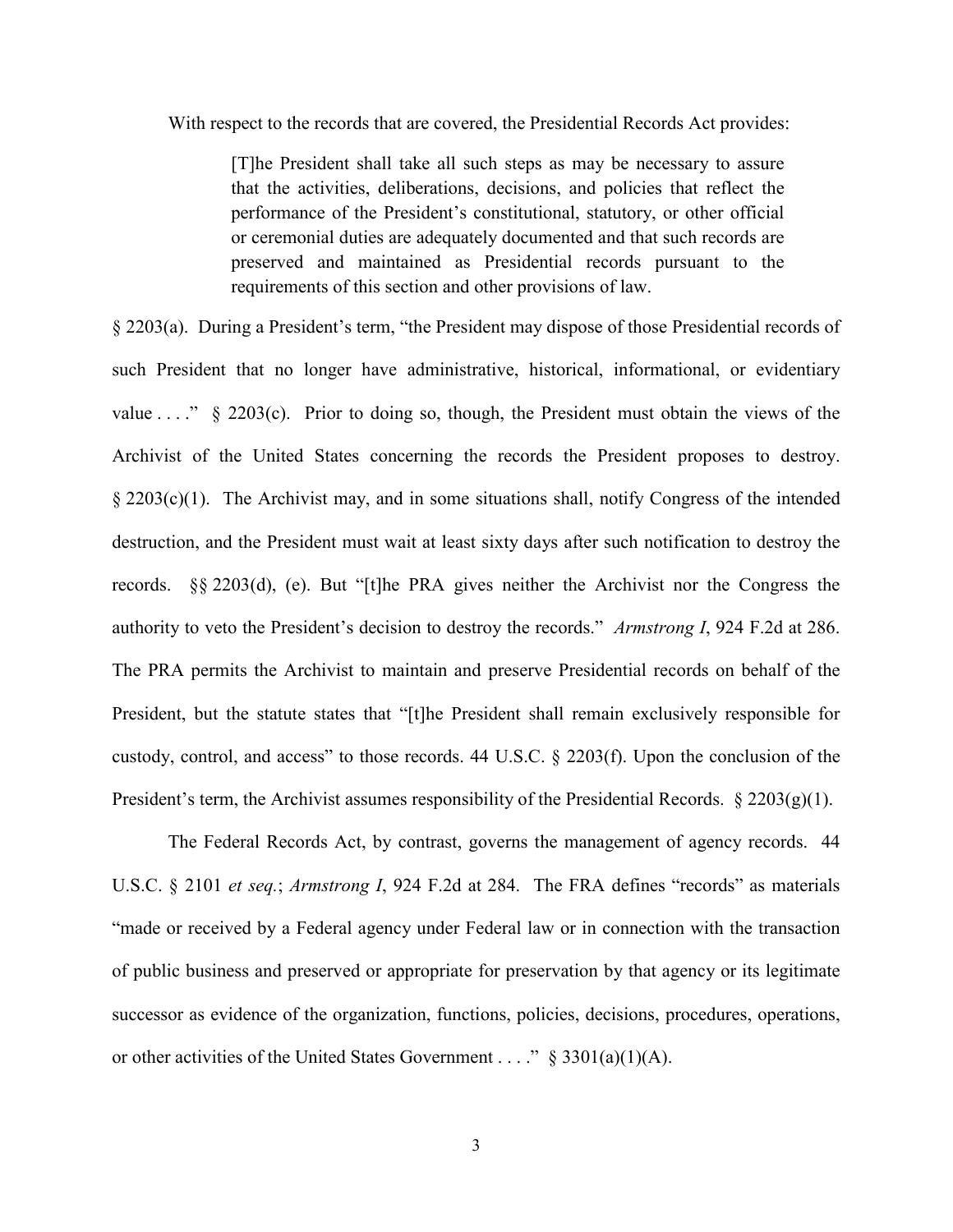The FRA directs the head of every federal agency to "make and preserve records containing adequate and proper documentation of the organization, functions, policies, decisions, procedures, and essential transactions of the agency  $\dots$   $\frac{8}{9}$  3101. Each agency head must also "establish and maintain an active, continuing program for the economical and efficient management of the records of the agency" and must "establish safeguards against the removal or loss of records . . . ." §§ 3102, 3105. Agency records may not be destroyed except as outlined in the FRA. § 3314.

## **II. Procedural Background**

Plaintiffs filed their complaint on May 7, 2019, alleging that the President and the Executive Office of the President have violated the PRA and the FRA by failing to create, preserve, and properly dispose of records of meetings and discussions with foreign leaders. *See* Compl. at 1–2. The complaint seeks the following relief:

- Claim One: a writ of mandamus "ordering the President, his staff, and the EOP to comply with their mandatory, non-discretionary duties under the PRA";
- Claim Two: "a declaratory judgment that President Trump, his staff, and the EOP have violated their non-discretionary statutory duties under the PRA," through "a policy and practice of repeatedly failing and/or affirmatively refusing to create records of their meetings and conversations with foreign leaders";
- Claim Three: "a declaratory judgment that the Defendants' directives that the Department of State not create or maintain records of the [P]resident's bilateral meetings with certain foreign heads of state and the President's assertion of unilateral and exclusive control over the contents of meetings . . . with foreign leaders violate the PRA and the FRA";
- Claim Four: a declaratory judgment that the defendants violated the PRA by failing to obtain the Archivist's written views and to transmit a disposal schedule to Congress prior to disposing of a Presidential record; and
- Claim Five: a declaratory judgment that the President's failure to comply with the PRA, and his interference with the State Department's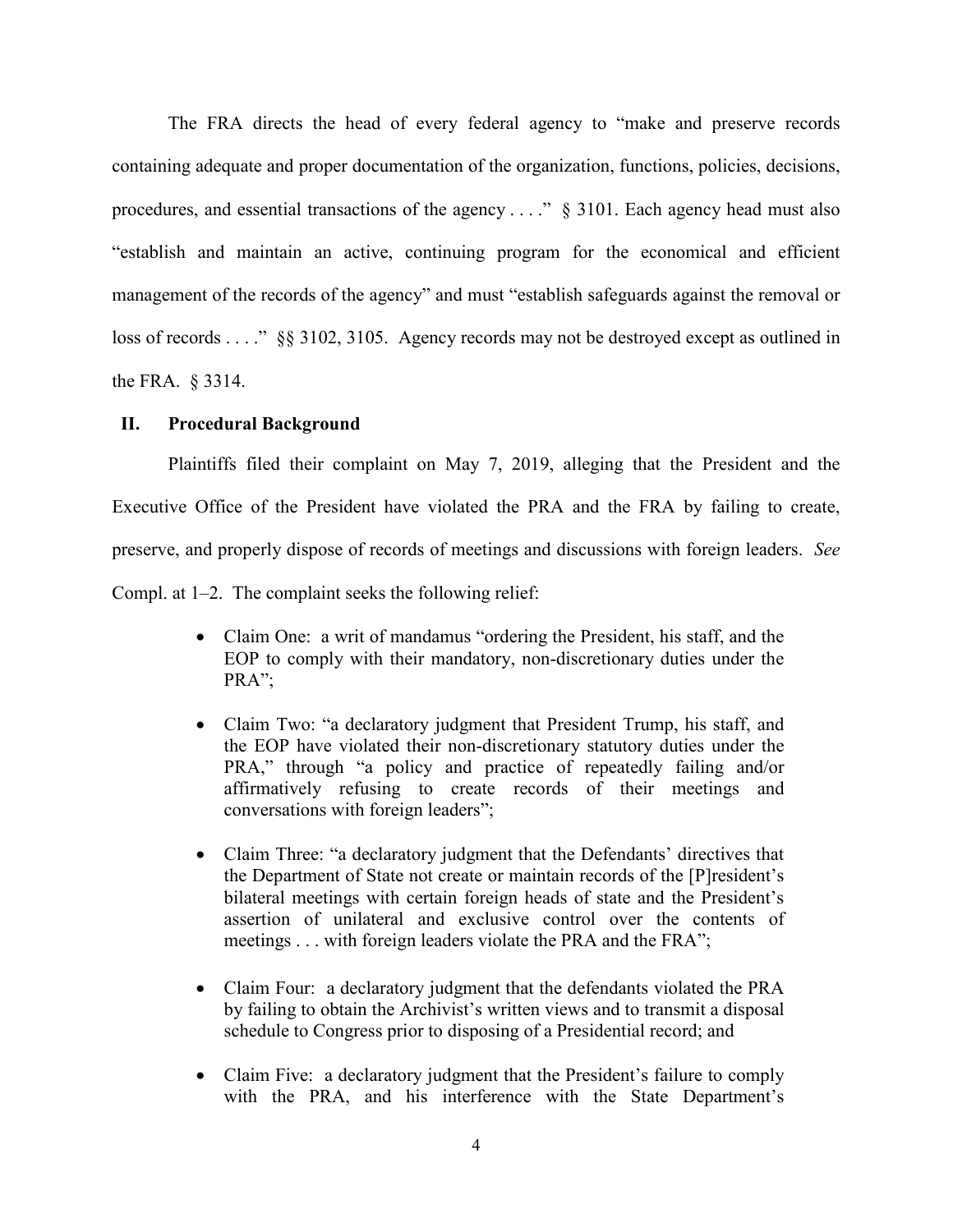compliance with the FRA, are contrary to law and a violation of his constitutional obligation to take care that the law be faithfully executed, as well as an injunction ordering compliance with those obligations in the future.

Compl. ¶¶ 72–106.

l

On August 9, 2019, defendants moved to dismiss the complaint for lack of subject matter jurisdiction under Federal Rule of Civil Procedure 12(b)(1) and for failure to state a claim upon which relief can be granted under Rule 12(b)(6). They argue that the PRA precludes judicial review of the President's recordkeeping practices and decisions; that Count One fails to point to the clear duty to act that is necessary for mandamus jurisdiction; that the requests for declaratory relief also fail in the absence of a judicially remediable right; and that plaintiffs are not entitled to relief under the Take Care Clause of the Constitution. Defs.' Mot. to Dismiss [Dkt. # 11] ("Defs.' Mot.") at 11–29. On September 13, 2019, plaintiffs opposed the motion. Pls.' Opp. to Defs.' Mot. [Dkt. # 14] ("Pls.' Opp.").<sup>[2](#page-4-0)</sup> Defendants replied on October 17, 2019. Defs.' Reply in Support of Defs.' Mot. [Dkt. # 20]. Both parties filed supplemental briefs on December 5, 2019. Defs.' Suppl. Br. [Dkt. # 21] ("Defs.' Suppl. Br."); Pls.' Suppl. Br. [Dkt. # 22] ("Pls.' Suppl. Br.").

#### **STANDARD OF REVIEW**

In evaluating a motion to dismiss under Rule  $12(b)(1)$ , the Court must "treat the complaint's factual allegations as true and must grant plaintiff 'the benefit of all inferences that can be derived from the facts alleged.'" *Sparrow v. United Air Lines, Inc.*, 216 F.3d 1111, 1113

<span id="page-4-0"></span><sup>2</sup> A few weeks after defendants filed their motion to dismiss, plaintiffs filed a motion for a temporary restraining order, asking the Court to order defendants to preserve certain categories of documents pending the litigation. Pls.' Mot. for Temporary Restraining Order [Dkt. # 15]. On October 2, 2019, defendants filed a notice with the Court, representing that they would preserve those documents. Defs.' Notice [Dkt. # 19]. The Court then denied the motion for temporary restraining order as moot and ordered defendants to preserve the categories of documents identified by plaintiffs. Min. Order (Oct. 3, 2019).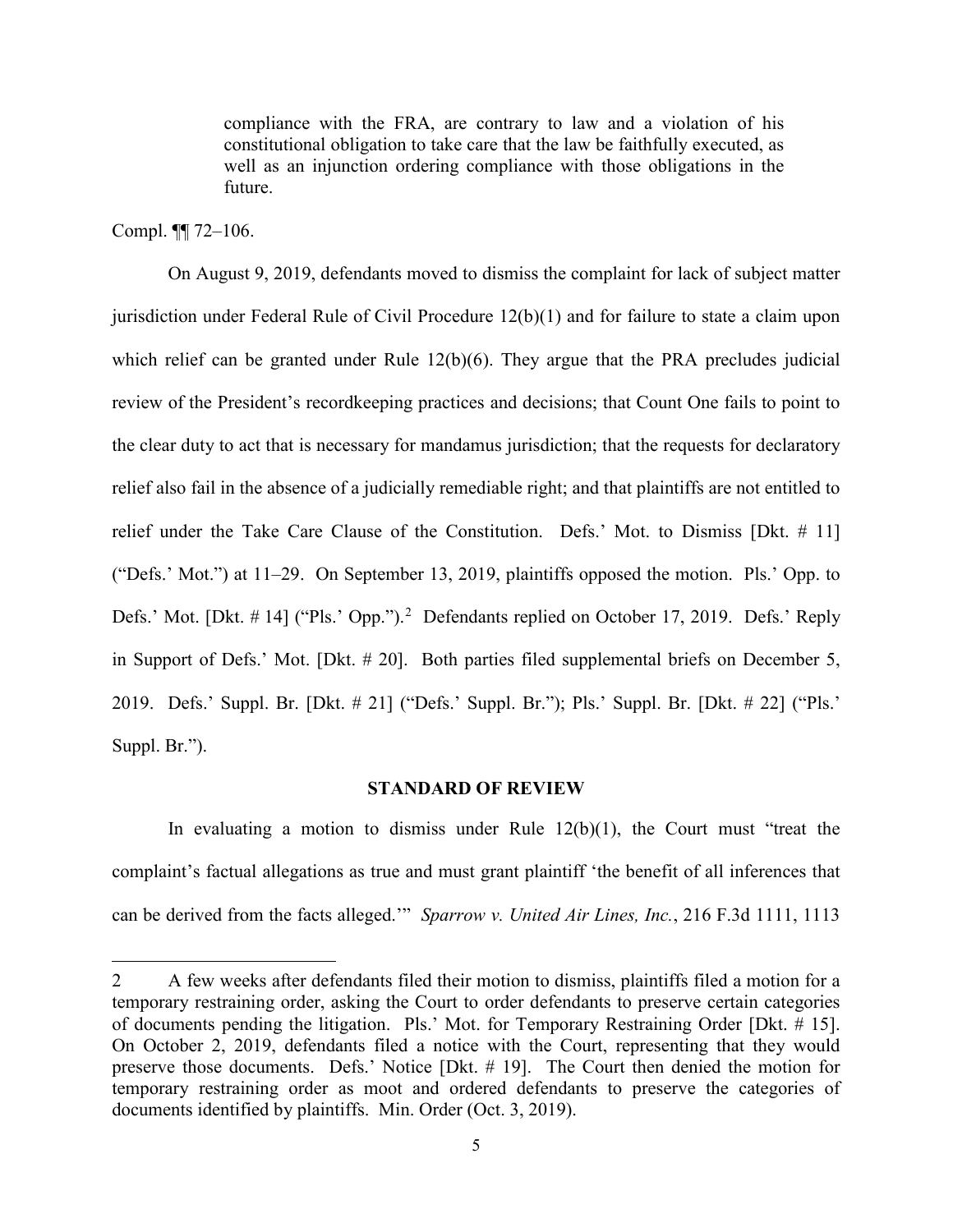(D.C. Cir. 2000) (internal citation omitted), quoting *Schuler v. United States*, 617 F.2d 605, 608 (D.C. Cir. 1979); *see also Am. Nat'l Ins. Co. v. FDIC*, 642 F.3d 1137, 1139 (D.C. Cir. 2011), quoting *Thomas v. Principi*, 394 F.3d 970, 972 (D.C. Cir. 2005). Nevertheless, the Court need not accept inferences drawn by the plaintiff if those inferences are unsupported by facts alleged in the complaint, nor must the Court accept plaintiff's legal conclusions. *Browning v. Clinton*, 292 F.3d 235, 242 (D.C. Cir. 2002).

Under Rule  $12(b)(1)$ , the plaintiff bears the burden of establishing jurisdiction by a preponderance of the evidence. *See Lujan v. Defs. of Wildlife*, 504 U.S. 555, 561 (1992); *Shekoyan v. Sibley Int'l Corp.*, 217 F. Supp. 2d 59, 63 (D.D.C. 2002). Federal courts are courts of limited jurisdiction and the law presumes that "a cause lies outside this limited jurisdiction." *Kokkonen v. Guardian Life Ins. Co. of Am.*, 511 U.S. 375, 377 (1994); *see also Gen. Motors Corp. v. EPA*, 363 F.3d 442, 448 (D.C. Cir. 2004) ("As a court of limited jurisdiction, we begin, and end, with an examination of our jurisdiction."). "[B]ecause subject-matter jurisdiction is 'an Art [icle] III as well as a statutory requirement . . . no action of the parties can confer subjectmatter jurisdiction upon a federal court.'" *Akinseye v. District of Columbia*, 339 F.3d 970, 971 (D.C. Cir. 2003), quoting *Ins. Corp. of Ir., Ltd. v. Compagnie des Bauxites de Guinee*, 456 U.S. 694, 702 (1982).

When considering a motion to dismiss for lack of jurisdiction, unlike when deciding a motion to dismiss under Rule 12(b)(6), the court "is not limited to the allegations of the complaint." *Hohri v. United States*, 782 F.2d 227, 241 (D.C. Cir. 1986), *vacated on other grounds*, 482 U.S. 64 (1987). Rather, "a court may consider such materials outside the pleadings as it deems appropriate to resolve the question [of] whether it has jurisdiction to hear the case." *Scolaro v. D.C. Bd. of Elections & Ethics*, 104 F. Supp. 2d 18, 22 (D.D.C. 2000), citing *Herbert*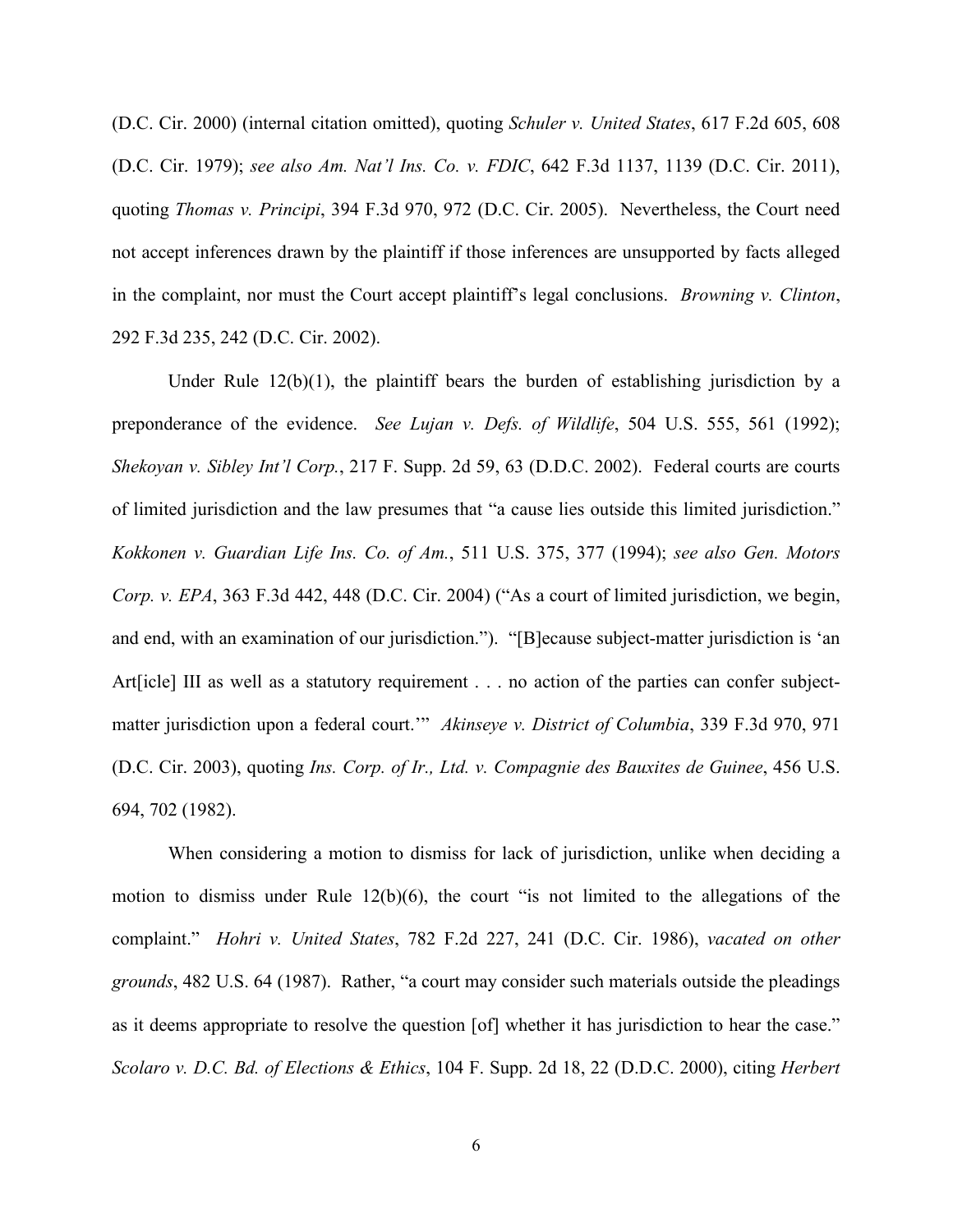*v. Nat'l Acad. of Scis.*, 974 F.2d 192, 197 (D.C. Cir. 1992); *see also Jerome Stevens Pharms.*, *Inc. v. FDA*, 402 F.3d 1249, 1253 (D.C. Cir. 2005).

## **ANALYSIS**

## **I. The complaint will be dismissed for lack of jurisdiction.**

The defendants have moved to dismiss the entire complaint based on the holding in *Armstrong v. Bush* ("*Armstrong I*"), 924 F.2d 282, 291 (D.C. Cir. 1991), that "the PRA precludes judicial review of the President's recordkeeping practices and decisions." While ordinarily there is a presumption favoring judicial review of executive action under a statute, that presumption may be overcome by an express prohibition in the legislation, or, if a court finds based on an analysis of the statute's structure, objectives, legislative history, and the nature of the administrative action involved, that such a bar was implied. *Id.* at 290. Considering those factors, the D.C. Circuit held in 1991 that the Presidential Records Act is "one of the rare statutes that . . . impliedly precludes judicial review." *Id*.

The *Armstrong I* opinion reviews the legislative history of the PRA and reports that the purpose of the statute was to ensure that presidential records would be preserved so that the public could have access to them after the President left office. *Id.* At the same time, the Court observed, Congress "sought assiduously to minimize outside interference with the day-to-day operations of the President and his closest advisors and to ensure executive branch control over presidential records during the President's term in office." *Id.* And the Court concluded that the absence of any language creating a private right of action was consistent with that aim. *Id.* The opinion reasoned that "permitting judicial review of the President's compliance with the PRA would upset the intricate statutory scheme Congress carefully drafted to keep in equipoise important competing political and constitutional concerns." *Id.*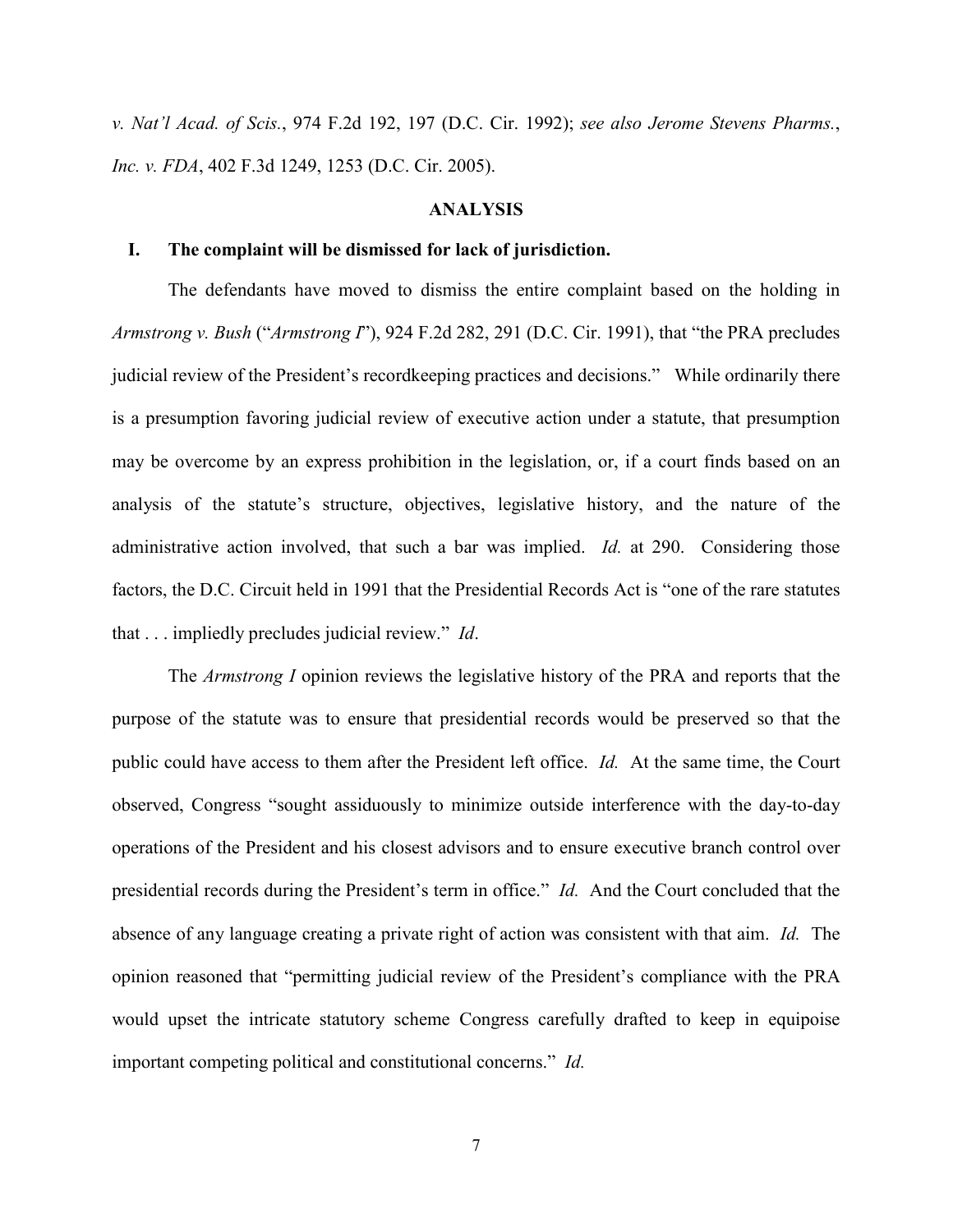Since the "PRA accords the President virtually complete control over his records during his term of office," *id.*, and it grants neither the Archivist nor Congress any authority to interfere with the executive's recordkeeping activities, the *Armstrong I* Court found that Congress did not intend to allow courts, "at the behest of private citizens, to rule on the adequacy of the President's records management practices or overrule his records creation, management, and disposal decisions." *Id.*[3](#page-7-0)

As plaintiffs point out, though, the D.C. Circuit carved out an exception to the holding in *Armstrong I* when it announced in a subsequent opinion that "courts are accorded the power to review guidelines outlining what is, and what is not, a 'presidential record' under the terms of the PRA." *Armstrong v. Exec. Office of the President* ("*Armstrong II*"), 1 F.3d 1274, 1290 (D.C. Cir. 1993); Compl. at 30. In *Armstrong II*, the Court reversed a district court decision "declining to review the EOP guidelines defining Presidential records," and it ruled that a court may do so "for the limited purpose" of ensuring that the rules did not encompass materials that would otherwise be subject to the Freedom of Information Act. *Armstrong II*, 1 F.3d at 1290. The Court cautioned that "[t]he PRA does not bestow on the President the power to assert sweeping authority over whatever materials he chooses to designate as presidential records without any possibility of judicial review." *Id.*

In reaching this decision, the Court confirmed its clear holding in *Armstrong I* that "[t]he PRA delineates those records over which the President may exercise 'virtually complete control'..., and the courts may not restrict that control by reviewing the President's recordkeeping practices and decisions." *Id.* But it explained that the bar on judicial review

<span id="page-7-0"></span><sup>3</sup> The Court chose not to second-guess the judgment made by the legislature, *id.* at 291, when it "presumably relied on the fact that subsequent Presidents would honor their statutory obligations to keep a complete record of their administrations." *Id.* at 290.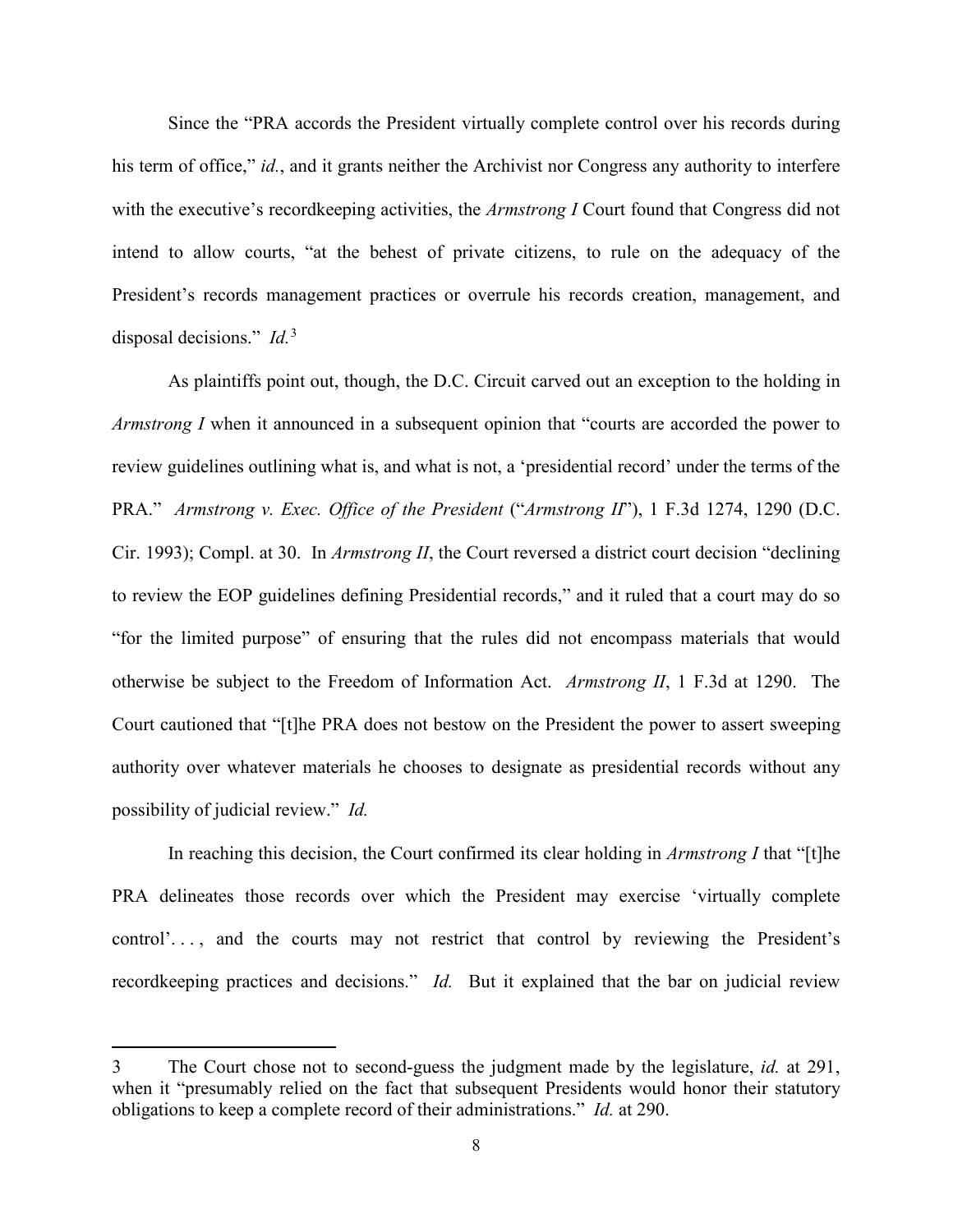shields only the "creation, management, and disposal decisions" of the President and not "the initial classification of existing materials." *Id.* at 1294.

The D.C. Circuit has continued to adhere to this distinction. In *Citizens for Responsibility & Ethics in Wash. v. Trump* ("*CREW v. Trump*"), the Court again differentiated the review of Presidential guidelines governing the implementation of PRA – in particular, the classification of records as "presidential" – from the review of executive practices or actions that may have contravened either the PRA or those guidelines. 92[4](#page-8-0) F.3d 602 (D.C. Cir. 2019).<sup>4</sup> In that case, plaintiffs CREW and the National Security Archive complained that White House personnel were reportedly communicating through a messaging application that automatically deleted messages as soon as they are read. *Id*. at 603. They alleged that the use of the application violated the PRA because it effectively exempted an entire class of records from the statutory regime. *Id*. at 609. The lawsuit sought a declaratory judgment that use the application and similar applications violated the PRA and a writ of mandamus compelling the President and the Executive Office to adopt procedures and guidelines that comported with the law. *Id.* at 603, 610. But the D.C. Circuit found that it did not have the power to get involved. *Id.*

The Court ruled that under *Armstrong I* and *Armstrong II*, it lacked jurisdiction to order the executive to take corrective action, and therefore, the plaintiff could not show the clear and indisputable right to relief that is the prerequisite for a writ of mandamus. *Id.* at 608–10. The Court also took judicial notice of a 2017 White House Memorandum that reminded all personnel of their obligations under the PRA. *Id.* at 607–08. The Court held that the Memorandum itself was consistent with the PRA, and that it could not police whether the White House was

<span id="page-8-0"></span><sup>4</sup> *See also id.* at 609, quoting *Armstrong II*, 1 F.3d at 1294 (reiterating that a court could review "whether the Executive's definition of 'presidential records' subverts FOIA by labeling as 'presidential' those federal records that are otherwise subject to immediate public release" and "guidelines outlining what is, and what is not, a 'presidential record'").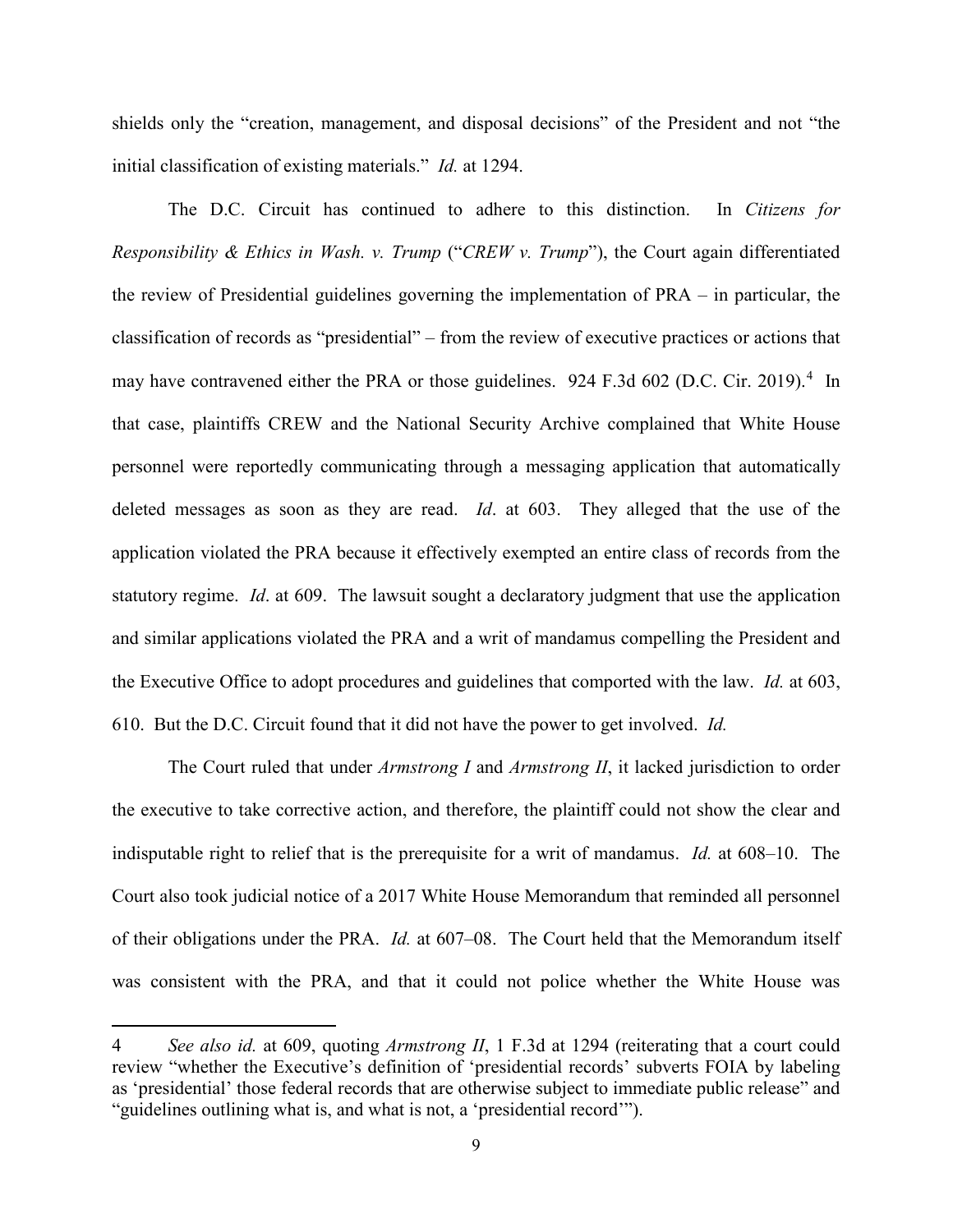complying with its own policy, *id.* at 608; determining whether White House personnel were "in fact complying with the directive to conduct all work-related communication on official email would require just the kind of micromanaging proscribed by *[Armstrong I](https://1.next.westlaw.com/Link/Document/FullText?findType=Y&serNum=1991028624&pubNum=0000350&originatingDoc=Ie43e2af0815a11e998e8870e22e55653&refType=RP&originationContext=document&transitionType=DocumentItem&contextData=(sc.UserEnteredCitation))*." *Id.* at 609.

*CREW v. Trump* did reiterate that the courts have "authority to 'review guidelines outlining what is, and what is not, a 'presidential record.'" *Id.*, quoting *Armstrong II*, 1 F.3d at 1294. But the opinion makes clear that when applying the *Armstrong* precedents, a district judge must steer clear of efforts to supervise day-to-day operations within the White House, *id.*, even when a complaint presents legitimate concerns about an ongoing practice that threatens the preservation of, and public access to, presidential records.

Citing those principles, defendants have moved to dismiss all of plaintiffs' claims for lack of jurisdiction. Defs.' Mot. at 11–19. A review of the allegations in the complaint reveals that in each claim, plaintiffs are indeed questioning the President's "record management practices" and his "creation, management, and disposal decisions," and therefore, *Armstrong I* requires that the motion to dismiss be granted*.* [5](#page-9-0)

In their complaint, plaintiffs emphasize the particular importance of the creation and retention of records of the Chief Executive's meetings with foreign leaders, *see, e.g.*, Compl. ¶¶ 6, 39, 53, and they point to a number of news accounts that give rise to concerns that those records are not being generated or are being destroyed. *See id*. ¶ 7. They also allege that these "recordkeeping failures apparently extend to other White House officials." *Id*. ¶ 8.

In particular, plaintiffs allege:

<span id="page-9-0"></span><sup>5</sup> Plaintiffs argue that *Armstrong I*, to the extent it supports defendants' motion, was wrongly decided, because it conflicts with the Supreme Court's decisions in *Nixon v. Adm'r of Gen. Servs.*, 433 U.S. 425 (1977) and *Youngstown Sheet & Tube Co. v. Sawyer*, 343 U.S. 579 (1952), and it relied on a flawed analysis of the Congressional intent underlying the PRA. *See* Pls.' Opp. at 39–45. But this Court is bound by Circuit precedent unless and until the Court of Appeals revises its decision or the decision is overruled.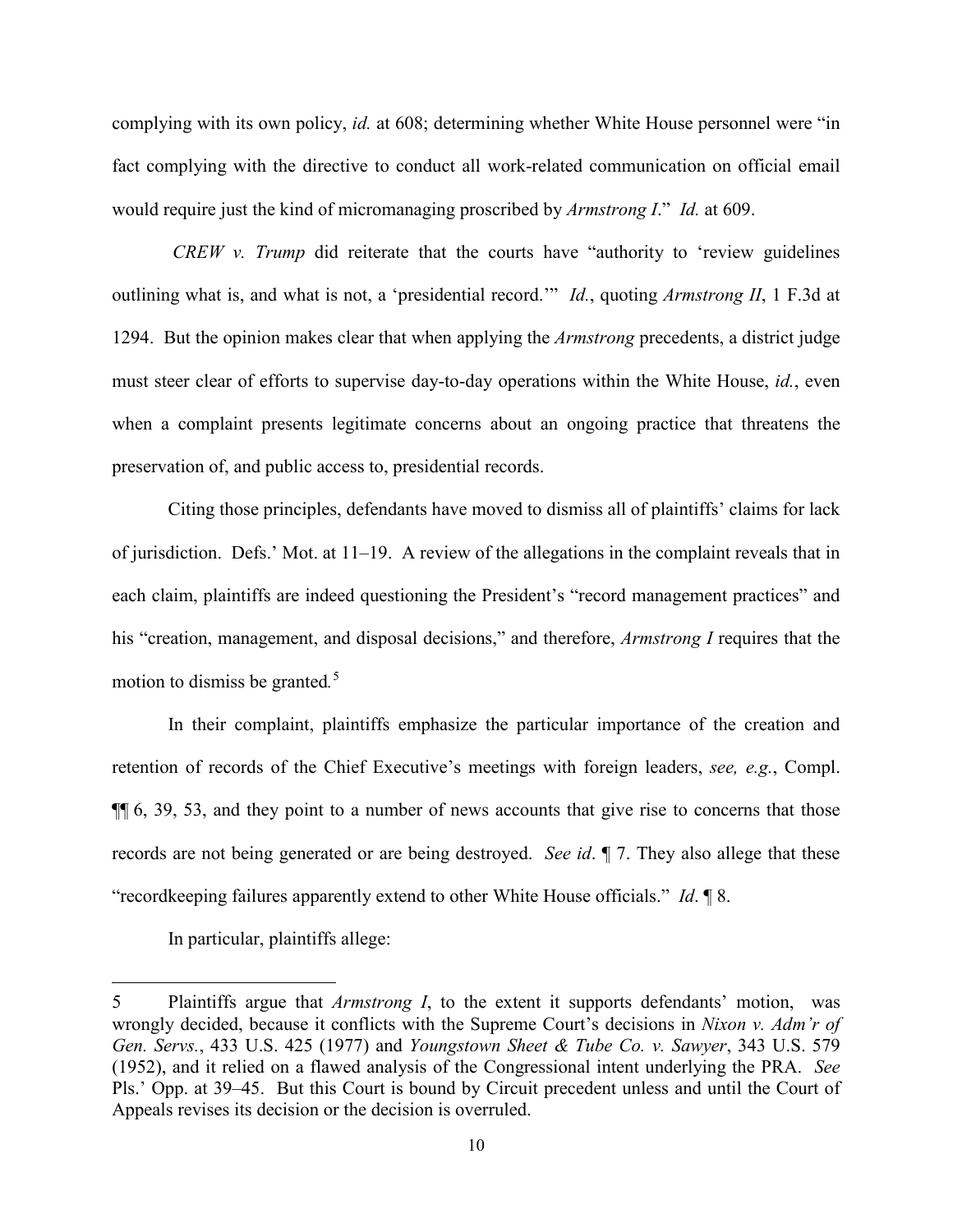- "In May 2017, notable discrepancies appeared between the official readout of the President's meeting with Russian diplomats and reports that emerged later." Compl. ¶ 40.
- "In July 2017, President Trump had his first reported face-to-face meeting with President Putin in Hamburg, Germany during the G-20 Summit. Reportedly, President Trump confiscated his interpreter's notes after the meeting and ordered the interpreter not to disclose to anyone what he had heard, including administration officials .... The interpreter for that summit . . . was an employee or contractor of the State Department . . . " Compl. ¶ 42.
- "During a dinner that followed, President Trump had a conversation with President Putin without any accompanying American witnesses." Compl.  $\P$  45.<sup>[6](#page-10-0)</sup>
- "Presidents Trump and Putin also chatted informally a number of times during the November 2017 Asia-Pacific Economic Cooperation Summit in Da Nang, Vietnam[,]" but "reportedly no official transcript or notes of their 'sidelines' meetings in Vietnam exist." Compl. ¶ 48.
- "On July 16, 2018, President Trump held a much-heralded summit with President Putin in Helsinki, Finland. During their two-hour private meeting the two were accompanied only by interpreters. . . . Reportedly President Trump's interpreter left the meeting 'with pages of notes,'... but there is no indication those notes have been shared with anyone." Compl. ¶¶ 49–51 (citation omitted).
- "President Trump's fifth meeting with President Putin took place in Buenos Aires, Argentina in November 2018 during another G-20 Summit. Like his second meeting with President Putin in Germany, President Trump conducted the conversation without anyone else from the U.S. present beyond his wife – no translator, no note-taker, and no official member of his delegation." Compl. ¶ 52.
- "More recently, President Trump met with North Korean leader Kim Jong-Un in Hanoi, Vietnam, at a critical second nuclear summit. In a highly unusual move, the only other individuals present for their meeting were interpreters, who were not there to create a record of the conversation, with note takers again banned from the meeting, leaving

<span id="page-10-0"></span><sup>6</sup> The complaint also alleges that after these meetings, President Trump purported to summarize the meetings in several tweets, but that "Russian officials . . . provided an 'alternative account.'" Compl. ¶¶ 46–47 (citation omitted).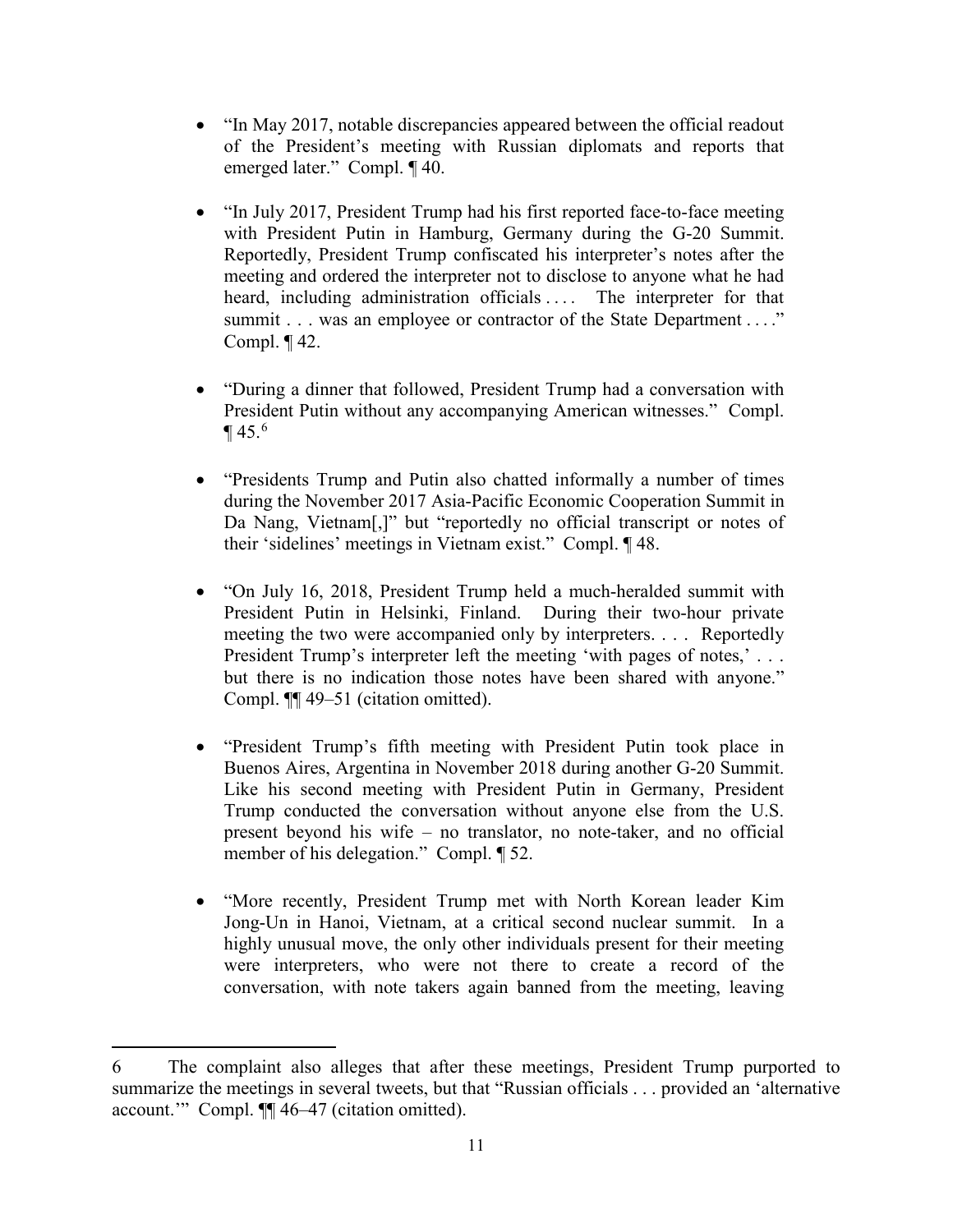U.S. policymakers in the dark about what transpired and leaving no historical record." Compl. ¶ 57.

- Senior White House Advisor Jared Kushner met in Saudi Arabia with Crown Prince Mohammed bin Salman and King Salman, and "[r]eportedly U.S. embassy staff in Riyadh 'were not read in on the details of [his] trip … or the meetings he held with members of the country's Royal Court[.]'" Compl. ¶ 60 (citation omitted).
- "Beyond these recordkeeping failures, President Trump and his White House have ignored other obligations the PRA imposes. For example, notwithstanding his preservation obligations, President Trump had and may still have a habit of ripping up papers when he was done with them, which some described as 'his unofficial filing system.'" Compl.  $\P$  68 (internal quotation marks and citation omitted).
- "Further, Jared Kushner reportedly uses an encrypted message service, WhatsApp, as well as a personal email account to conduct official business, including to communicate with Saudi Crown Prince Mohammed bin Salman." Compl. ¶ 69.

Plaintiffs also assert that "[t]his policy and practice by President Trump and other top White

House officials like Jared Kushner of failing and/or refusing to create or preventing others from

creating records of their meeting with foreign leaders . . . deviates sharply from the protocols and

practices of prior administrations." Compl. ¶ 62; *see id*. ¶¶ 63–67.

All of the claims incorporate these facts, and on that basis, Claim One seeks a writ of

mandamus compelling compliance with the PRA. Compl. ¶¶ 72, 78. It alleges that President

Trump, personally and through his staff, has violated his statutory obligations

by engaging in a policy and practice of refusing to create records of his meetings and conversations with foreign leaders; by seizing interpreter's notes, which are agency records, and effectively classifying them as presidential records; by asserting unilateral and exclusive control over the contents of meetings by the President and his staff with foreign leaders; by maintaining recordkeeping policies, guidelines, and practices that improperly classify agency records as presidential records; and by destroying or ordering the disposal of presidential records without obtaining the Archivist's views in writing or producing a disposal schedule to Congress as the PRA requires.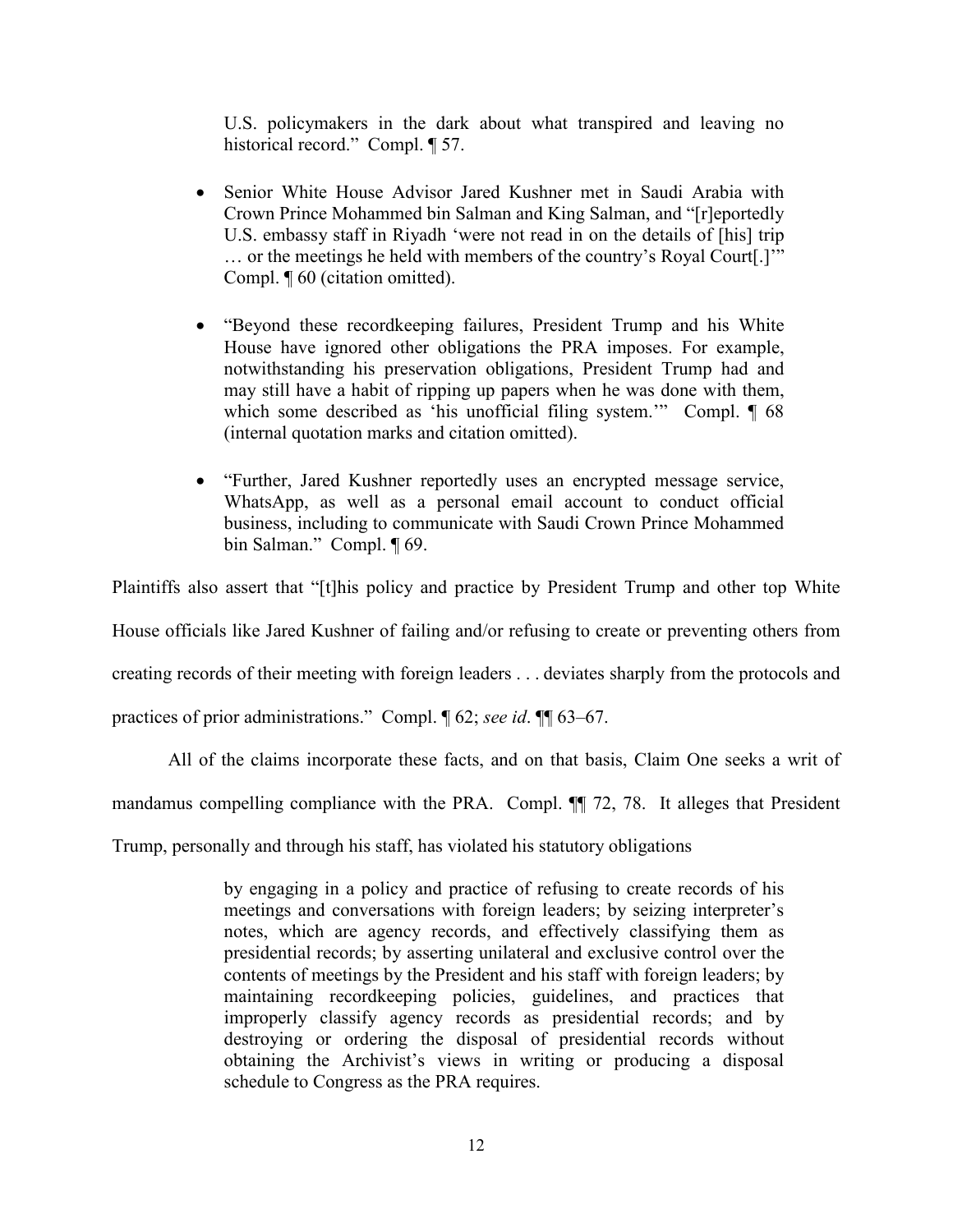Compl. ¶ 76. Claim Two similarly alleges that the President and his staff "have a policy and practice of repeatedly failing and/or affirmatively refusing to create records of their meetings and conversations with foreign leaders in violation of their mandatory, non-discretionary legal obligations to create records . . . ," *id.* ¶ 81, and it seeks declaratory and injunctive relief.

The language used in both claims, and the nature of the factual allegations they incorporate, make it plain that plaintiffs are challenging this administration's recordkeeping practices – its operational decisions concerning the creation and maintenance of records. The gravamen of these claims is that there appears to be a deliberate, ongoing effort to avoid the recordkeeping contemplated by Congress – at least with respect to a critical subset of foreign relations activities.<sup>[7](#page-12-0)</sup> But plaintiffs' mere invocation of the word "policy" is not enough to relieve the parties of the jurisdictional bar recognized in *Armstrong I* or to bring these claims within the ambit of the narrow and specific *Armstrong II* exception. Adding a conclusory allegation that these practices, in effect, "improperly classify agency records as presidential records" does not change the outcome either; if the Court of Appeals rejected CREW's attempt to cast the intentional, regular use of an application that ensured the deletion of an entire set of communications between aides as a reviewable "classification" decision covered by *Armstrong II*, *CREW v. Trump*, 924 F. 3d at 609, then this Court is constrained by that precedent to reject a

<span id="page-12-0"></span><sup>7</sup> In their opposition to the motion, plaintiffs describe their claims as a challenge to a presidential "policy and practice" of disposing of documents and refusing to create documents that would fall under the *Armstrong II* exception. Pls.' Opp. at 19–20. But the *Armstrong II*  holding is not sufficiently broad to permit judicial review of all presidential recordkeeping practices, even if they are alleged to be repeated or ongoing. Rather, *Armstrong II* was narrowly confined to the review of policies and guidelines issued by the administration governing the initial classification of documents as presidential records subject to the PRA and the President's control.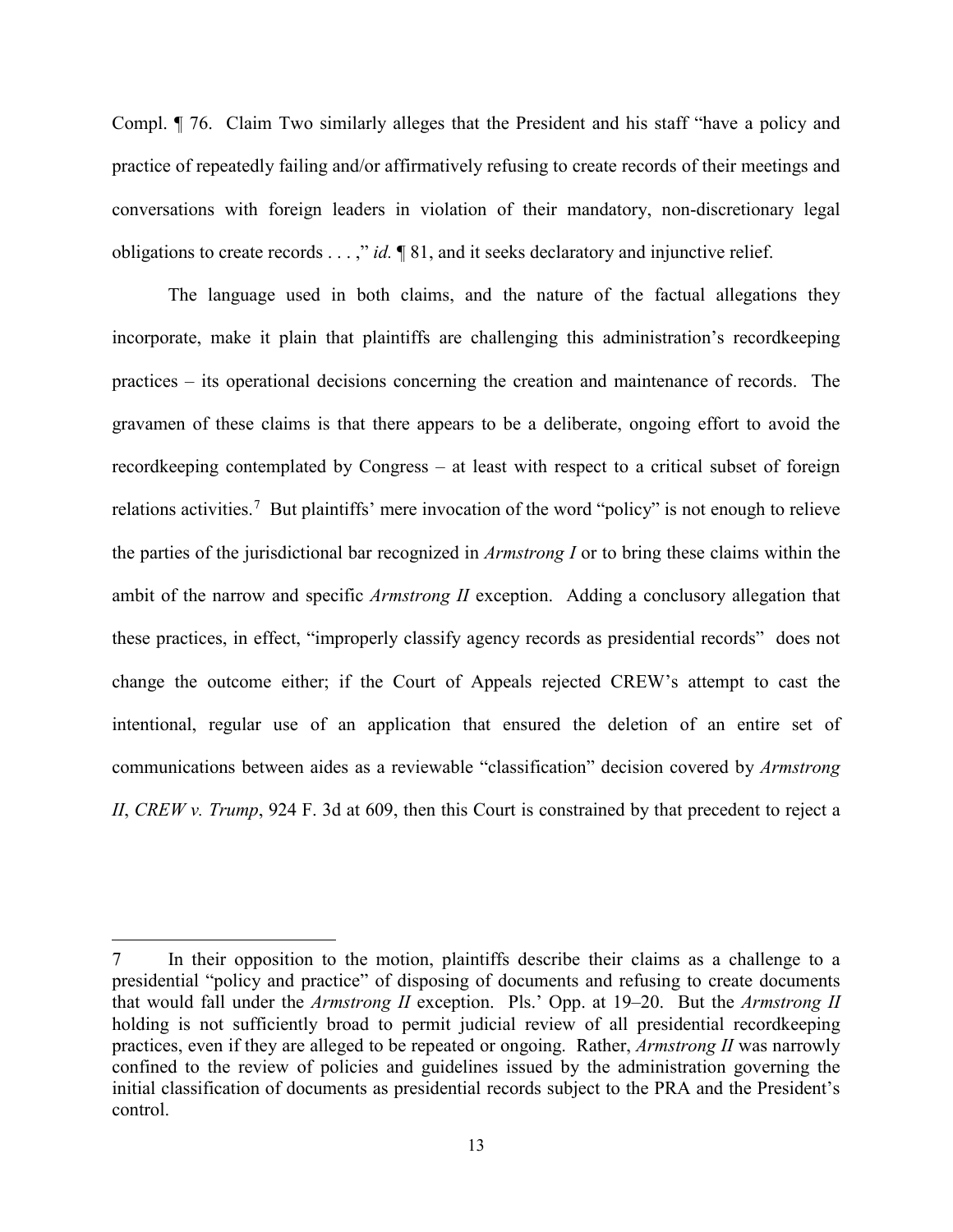similar attempt here.<sup>[8](#page-13-0)</sup> Plaintiffs allege that Congress itself has expressed grave concerns about the practices at issue, *see* Compl. ¶ 58, but it is Congress that has the power to revisit its decision to accord the executive such unfettered control or to clarify its intentions if they were mischaracterized by the Court of Appeals.

Claim Three asserts that "[t]he classification by the President (or his staff and the EOP) of records created by employees of the Department of State as presidential records contravenes both the PRA and FRA." Compl. ¶ 86. It maintains that "the President's assertion of unilateral and exclusive control over the contents of meetings . . . with foreign leaders" – as opposed to the *records* of those meetings – violates the PRA and the FRA. *Id.* ¶ 87. The claim alleges, upon information and belief, that individuals who provide interpretation or translation services at the President's bilateral meetings with heads of state are State Department employees. *Id*. ¶ 89. It asserts that State Department officials are not only bound to preserve agency records, but that they "are charged with creating and transmitting records of the meetings and conversations the President and his staff have with foreign heads of state." *Id*. ¶ 90. "Accordingly," plaintiffs reason, "the records that those State Department employees create while providing interpretation or translation services to President Trump and those records they create memorializing the

<span id="page-13-0"></span><sup>8</sup> It is also important to note that the writ of mandamus sought in Claim One is a "drastic" remedy, "to be invoked only in extraordinary situations." *Allied Chem. Corp. v. Daiflon, Inc*., 449 U.S. 33, 34 (1980). To support a mandamus petition, "a plaintiff must demonstrate (1) a 'clear and indisputable right to relief,' (2) that the government official has a 'clear duty to act,' and (3) that 'no adequate alternative remedy exists.'" *CREW v. Trump*, 924 F.3d at 606, quoting *American Hosp. Ass'n v. Burwell*, 812 F.3d 183, 189 (D.C. Cir. 2016). In *CREW v. Trump*, the Court of Appeals found that in light of the statutory bar on judicial review announced in *Armstrong I*, the plaintiff had no "clear and indisputable right to [mandamus] relief[.]" 924 F.2d at 609–10. The Court then dispensed with the claims for equitable relief in a single sentence: "[f]or the same reasons that we decline to 'resort to mandamus' to micromanage the President's day-to-day compliance with the PRA, we shall 'not entertain [a claim] for declaratory relief." *Id.* at 610, quoting *Cartier v. Sec'y of State*, 506 F.2d 191, 200 (D.C. Cir. 1974). This indicates that Claims One and Two fall together, and it poses problems for Claims Three through Five as well.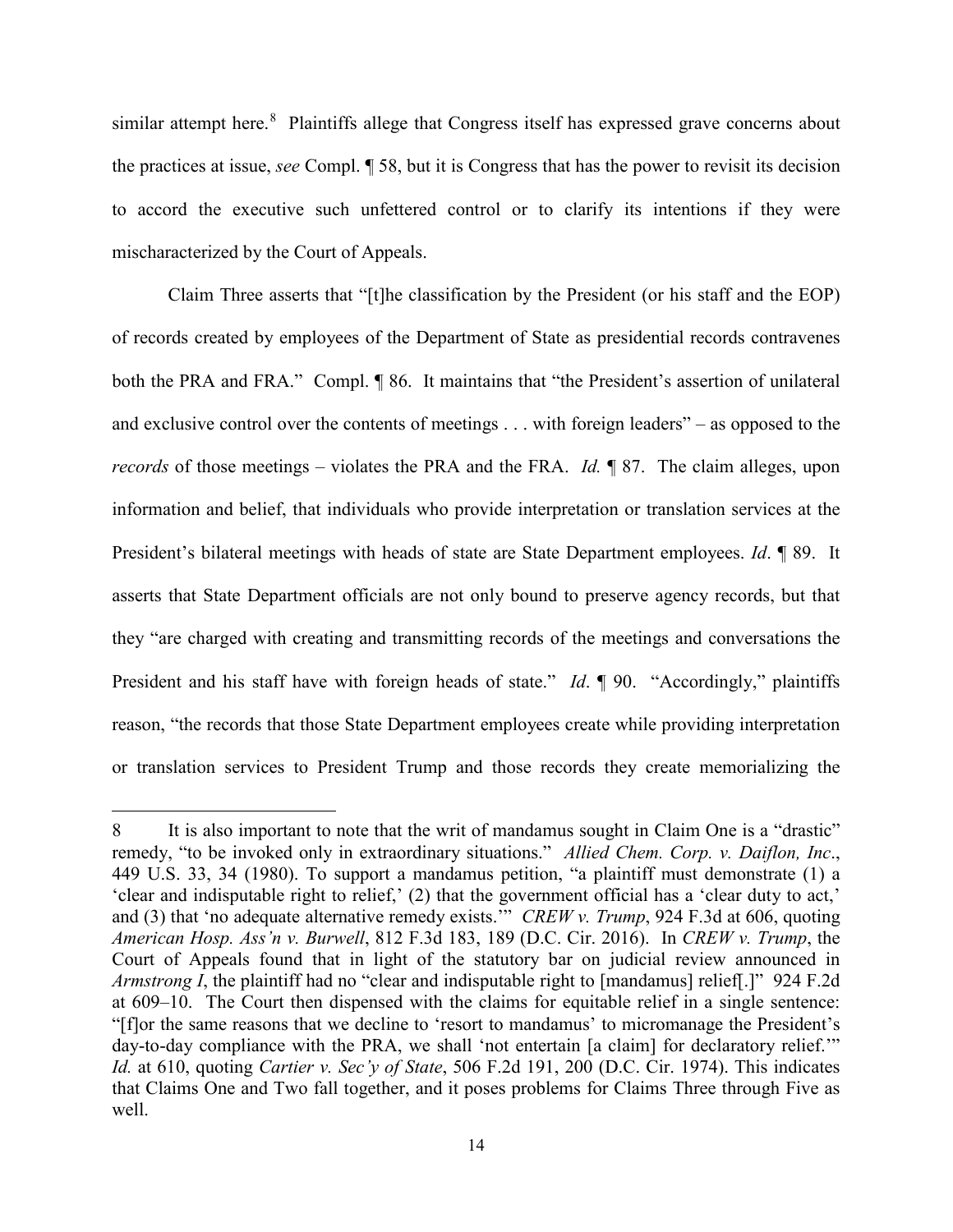President's meetings and conversations are agency records for the purposes of the FRA . . . ." *Id*. ¶ 91. Claim Three seeks a declaration that the President and the EOP violated both the PRA and the FRA.

At first blush, it would appear that Claim Three comes closer to articulating a claim that survives *Armstrong I*, but a careful reading reveals that what differentiates the claim from the others is merely the addition of a number of legal or summary assertions; in the end, Claim Three is based on the same set of facts, and the conclusions a party advances based on those facts cannot supply the missing basis for a claim.

There is no factual allegation in the complaint that anyone in the White House has actually "classified" a record of a meeting with a foreign leader as a presidential record, much less, that there is a general classification guideline or policy concerning records of meetings with heads of state in place for the Court to review.<sup>[9](#page-14-0)</sup> Like Claims One and Two, this count directs the Court's attention to instances of the President's operations under, and implementation of,

<span id="page-14-0"></span><sup>9</sup> The heading of Claim Three makes it clear that the reclassified "records created by employees of the Department of State" to which it pertains, *see* Compl. ¶ 86, are interpreter notes: "For a Declaratory Judgment that the President's Classification of Interpreter Notes as Presidential Records and His Assertion of Unilateral and Exclusive Control Over the Contents of Meetings by the President and His Staff With Foreign Leaders Violate the Presidential Records Act and the Federal Records Act." Compl. at 33. Plaintiffs suggest in their opposition that when he confiscated an interpreter's notes on one occasion, the President promulgated a "policy" which improperly reclassified a State Department record as a presidential record subject to his control. *See* Pls.' Opp. at 28. They argue that "presidential recordkeeping policies of the White House are what the President – who is at the top of the decision-making chain and expressly charged by statute to implement the PRA – says they are." *Id*. at 19.

The *Armstrong II* exception does permit a court to "review *guidelines* outlining what is, and what is not, a 'presidential record' under the terms of the PRA," 1 F.3d at 1290 (emphasis added), and the D.C. Circuit acknowledged that such a guideline may be oral and not reduced to writing. *Id.* But the complaint does not allege that the President has made any pronouncements on this issue, or that he has directed that other notes be seized or that they be treated as records under the PRA. Standing alone, plaintiffs' conclusory allegation that a policy exists is not enough to overcome a motion to dismiss. *See Ashcroft v. Iqbal*, 556 U.S.662, 678 (2009).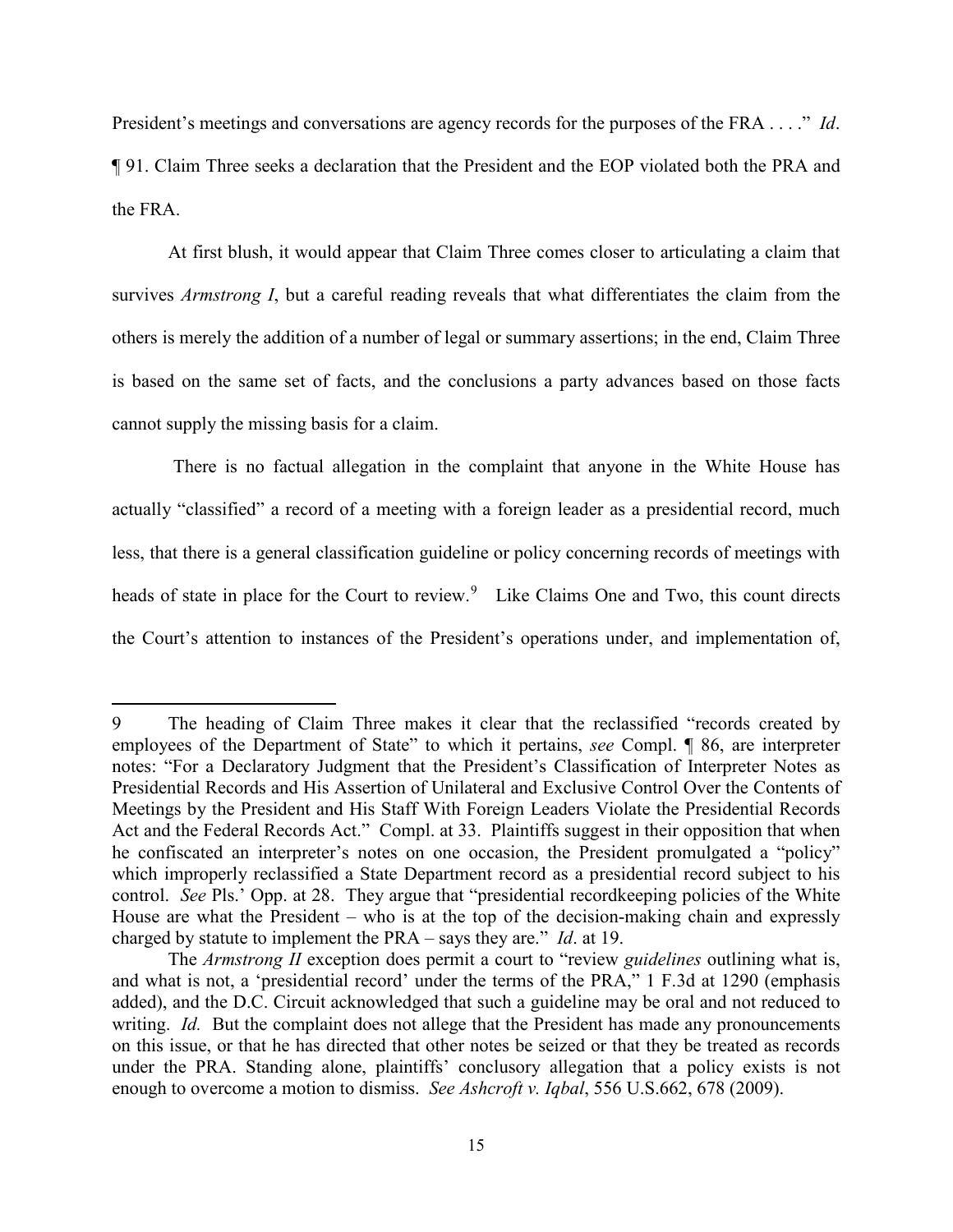"the entire federal recordkeeping regime." Compl. ¶ 92. It focuses in particular on the creation of records, and plaintiffs cannot point to factual allegations that satisfy their obligation to establish the existence of subject matter jurisdiction.

Claim Four, like Claim Three, addresses interpreters' notes, and it alleges that "President Trump has disposed of presidential records without first obtaining the views of the Archivist in writing and transmitting a disposal schedule to Congress prior to disposing of the record." Compl. ¶ 97. This count – based on the single incident described in the complaint concerning an interpreter's notes, *id*.  $\P$  42<sup>[10](#page-15-0)</sup> – cannot be viewed as anything other than a challenge to the President's day-to-day management of his records under the PRA.

Claim Five is brought against the President alone. It is nominally predicated on the Take Care Clause of the Constitution, but it specifically alleges that "[t]he failure of President Trump, his staff, and the EOP to create and maintain records . . . contravenes Congress' core purposes in enacting the PRA . . . ." Compl.  $\P$  100. It alleges that the President violated his duty to take care that laws be faithfully executed "by directing or causing violations of the PRA and FRA." *Id*. ¶ 102. The claim seeks a declaratory judgment that his failure to "create and preserve records" in accordance with these statutes has been unlawful, as well as an injunction compelling him to comply with those particular laws in the future. *Id.* ¶¶ 105–06.

In other words, Claim Five simply repeats the statutory violations alleged in Claims One through Four, but it repackages them as a constitutional claim in an apparent effort to avoid the

<span id="page-15-0"></span><sup>10</sup> Indeed, in the article cited in the complaint, the reporter acknowledged that he had no information that would indicate on whether the President had taken similar actions on other occasions. *See id.*, citing Greg Miller, *Trump has concealed details of his face-to-face encounters with Putin from senior officials in administration*, Wash. Post, (Jan. 13, 2019, 8:30 AM), [https://www.washingtonpost.com/world/national-security/trump-has-concealed-details-of](https://www.washingtonpost.com/world/national-security/trump-has-concealed-details-of-his-face-to-face-encounters-with-putin-from-senior-officials-in-administration/2019/01/12/65f6686c-1434-11e9-b6ad-9cfd62dbb0a8_story.html)[his-face-to-face-encounters-with-putin-from-senior-officials-in](https://www.washingtonpost.com/world/national-security/trump-has-concealed-details-of-his-face-to-face-encounters-with-putin-from-senior-officials-in-administration/2019/01/12/65f6686c-1434-11e9-b6ad-9cfd62dbb0a8_story.html)[administration/2019/01/12/65f6686c-1434-11e9-b6ad-9cfd62dbb0a8\\_story.html.](https://www.washingtonpost.com/world/national-security/trump-has-concealed-details-of-his-face-to-face-encounters-with-putin-from-senior-officials-in-administration/2019/01/12/65f6686c-1434-11e9-b6ad-9cfd62dbb0a8_story.html)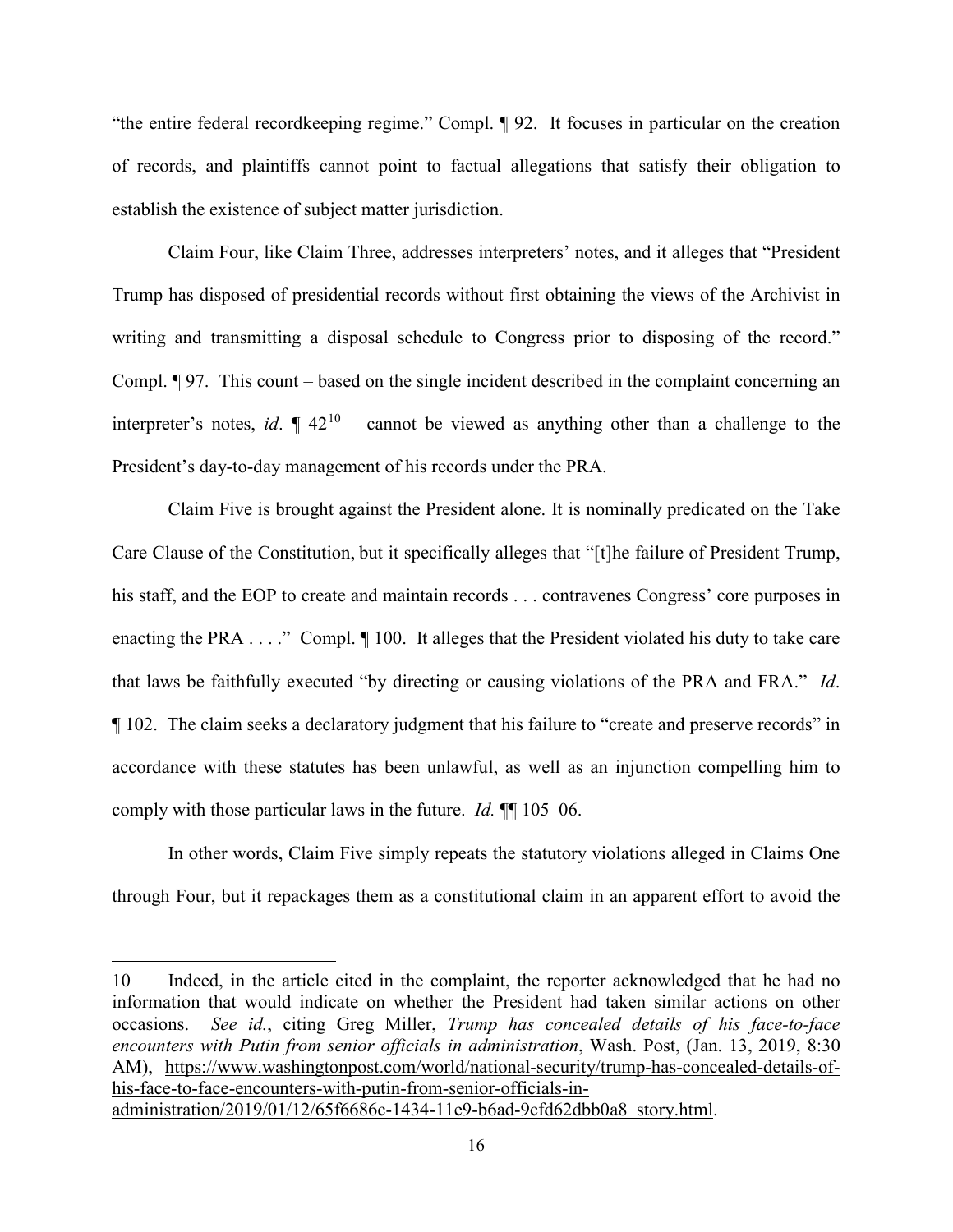strictures of *Armstrong I*. But "clever drafting of a complaint" or "artful pleading" is not a means to circumvent the preclusion of judicial review. *See Steadman v. Governor, U.S. Soldiers' & Airmen's Home*, 918 F.2d 963, 967–68 (D.C. Cir. 1990) (finding that the plaintiffs could not bypass the administrative exhaustion requirements of the Civil Service Reform Act of 1978 ("CSRA") by merely recasting prohibited personnel actions that fall under CSRA as constitutional violations). [11](#page-16-0)

In sum, the complaint as a whole asks the Court to do precisely what it is precluded from doing: to review the "day-to-day operations" of the White House concerning presidential records, including "the adequacy of the President's records management practices or . . . his records creation, management, and disposal decisions." *Armstrong I*, 924 F.2d at 290; *see also Armstrong II*, 1 F.3d at 1294 ("[C]ourts may not review any decisions regarding *whether to create* a documentary presidential record<sup>[,]</sup> . . . the day-to-day process by which presidential records are maintained[, or the] dispos[al] of presidential records.") (emphasis in original). Therefore, the complaint will be dismissed.

# **II. In the absence of a clear statutory mandate, plaintiffs have not satisfied the requirements for mandamus jurisdiction, and the Court is not empowered to issue declaratory or injunctive relief.**

To the extent that any claims touch upon practices or decisions that arguably fall outside of the boundaries of the *Armstrong I* decision, there is another fundamental flaw with plaintiffs' request that the Court enjoin the President to perform his legal obligations: the law is clear that the Court cannot order the President to perform discretionary duties.

<span id="page-16-0"></span><sup>11</sup> Defendants argue that Claim Five should be dismissed under Federal Rules of Civil Procedure 12(b)(6) and 12(b)(1) because "no court has ever held that the Take Care Clause can be used as a mechanism to obtain affirmative relief against the Executive." Defs.' Mot. at 27. The Court need not address the scope of the Take Care Clause, since it finds that it does not have jurisdiction to review the President's compliance with the PRA or to enjoin a sitting President to perform discretionary duties.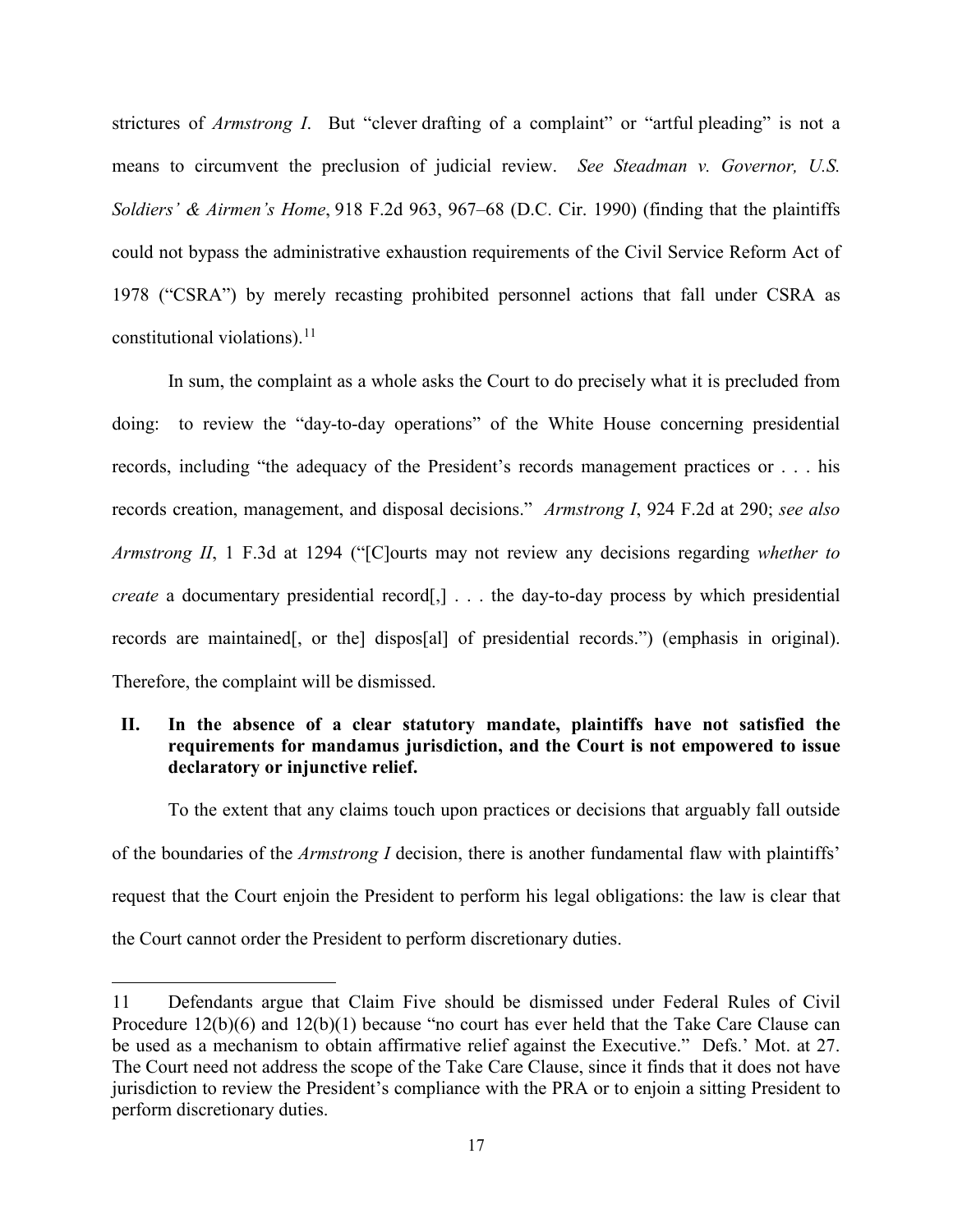While the question of whether the Court has the power to compel the President to perform a purely ministerial duty may remain unsettled, *see Franklin v. Massachusetts*, 505 U.S. 788, 802  $(1992)$ ,  $^{12}$  $^{12}$  $^{12}$  the law is clear that the Court cannot issue such relief to require performance of official duties that are *not* ministerial. *Id.* at 826 (Scalia, J., concurring in part and concurring in the judgment) ("[N]o court has authority to direct the President to take an official act."), *see id.* at 802, citing *Mississippi v. Johnson*, 71 U.S. (4. Wall.) 475, 499–501 (1866) (holding that the President's duties under the Reconstruction Act were not purely ministerial, and so the Court had "no jurisdiction of a bill to enjoin the President in the performance of his official duties").

In *Swan v. Clinton*, 100 F.3d 973, 977 (D.C. Cir. 1996), the D.C. Circuit cited the plurality opinion in *Franklin* and reiterated that a court does not have jurisdiction to enjoin the President in his discretionary duties. It also observed that "similar considerations . . . apply to [a] request for a declaratory judgment." *Id.* at 976 n.1; *see also Newdow v. Roberts*, 603 F.3d 1002,

 $\overline{a}$ 

<span id="page-17-0"></span><sup>12</sup> Prior to *Franklin*, the D.C. Circuit concluded in two opinions that a court *may* issue a writ of mandamus compelling the President to perform ministerial duties. But it did not do so in either case, citing the "the utmost respect [for] the office of the Presidency and to avoid, if at all possible, direct involvement by the Courts in the President's constitutional duty faithfully to execute the laws and any clash between the judicial and executive branches of the Government." *Nat'l Treasury Emps. Union v. Nixon* ("*NTEU*"), 492 F.2d 587, 616 (D.C. Cir. 1974). In that case, the union challenged the President's alleged refusal to abide by a statute requiring him to grant a pay adjustment or propose an alternative to Congress, and the Court found that the duty at issue was a ministerial one that it had mandamus jurisdiction to enforce, but declined to do so, electing to issue a declaratory judgment that the President had a constitutional duty to effectuate the required pay raise. *See id.* Similarly, in *National Wildlife Federation v. United States*, 626 F.2d 917, 918, 921–22 (D.C. Cir. 1980), plaintiffs alleged a violation of a statute requiring the President to make certain disclosures and to include explanations when transmitting a budget request to Congress. The Court found that it could issue mandamus relief to perform a ministerial duty, but it exercised its discretion not to grant either mandamus or declaratory relief against the President, for doing so "would be improvident" for various reasons, including potential standing issues. *Id.* at 926–28. In 1992, however, the Supreme Court observed that whether the President could be subject to an injunction requiring performance of a purely ministerial duty was still an open question. *Franklin*, 505 U.S. at 802.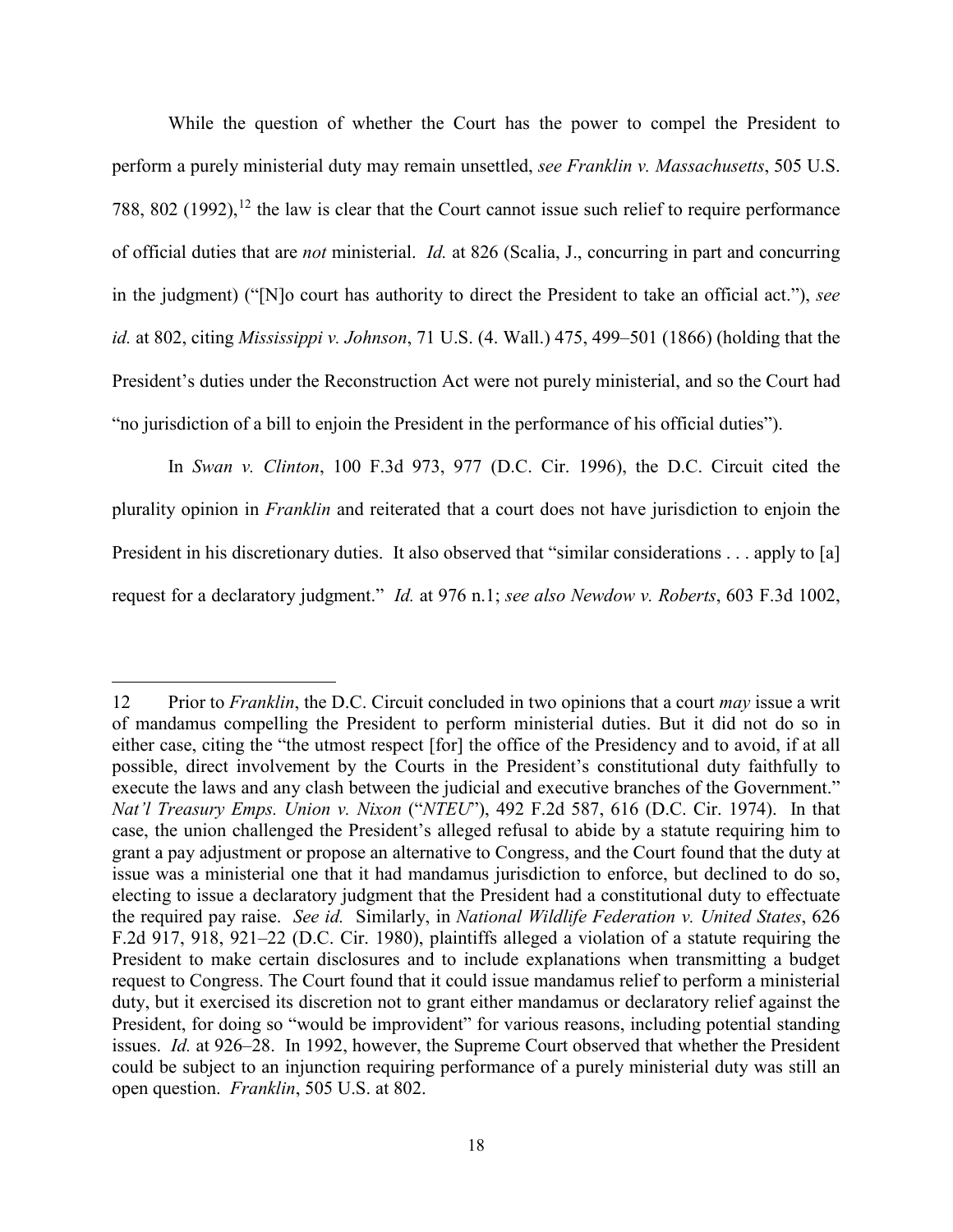1013 (D.C. Cir. 2010) (stating, in dicta, that "courts do not have jurisdiction to enjoin" the President, and "have never submitted the President to declaratory relief").<sup>[13](#page-18-0)</sup>

Understanding the principle that a ministerial duty must be involved, plaintiffs characterize the statutory duties underlying this case as "mandatory" and "non-discretionary." *See* Compl. ¶¶ 74, 76, 80, 95, 105. The D.C. Circuit has explained that "[a] ministerial duty is one that admits of no discretion, so that the official in question has no authority to determine whether to perform the duty." *Swan*, 100 F.3d at 977, citing *Mississippi*, 71 U.S. (4 Wall.) at 498 ("[A] ministerial duty . . . is one in respect to which nothing is left up to discretion."). "Generally speaking, a duty is discretionary if it involves judgment, planning, or policy decisions. It is not discretionary [i.e., ministerial] if it involves enforcement or administration of a mandatory duty at the *operational level*." *Beatty v. Wash. Metro. Area Transit Auth.*, 860 F.2d 1117, 1127 (D.C. Cir. 1988) (emphasis in original), quoting *Jackson v. Kelly*, 557 F.2d 735, 737 (10th Cir. 1977). A ministerial duty has been described as "simple," "definite," and as leaving "no room for the exercise of judgment<sup>[1]"</sup> *NTEU*, 492 F.2d at 607–08. It must be "so plainly prescribed as to be free from doubt and equivalent to a positive command . . . . [W]here the duty is not thus plainly prescribed, but depends on a statute or statutes the construction or application of which is not free from doubt, it is regarded as involving the character of judgment or discretion." *Consol. Edison Co. of N.Y. v. Ashcroft*, 286 F.3d 600, 605 (D.C. Cir. 2002).

Plaintiffs' attempt to liken the statutory obligations here to a purely ministerial duty is inconsistent with the language of the provisions themselves and the decisions of this Circuit interpreting the PRA. Section 2203(a) of the PRA states:

<span id="page-18-0"></span><sup>13</sup> *But see NTEU*, 492 F.2d at 616 (finding that the case "presents a most appropriate instance for the use of a declaratory decree").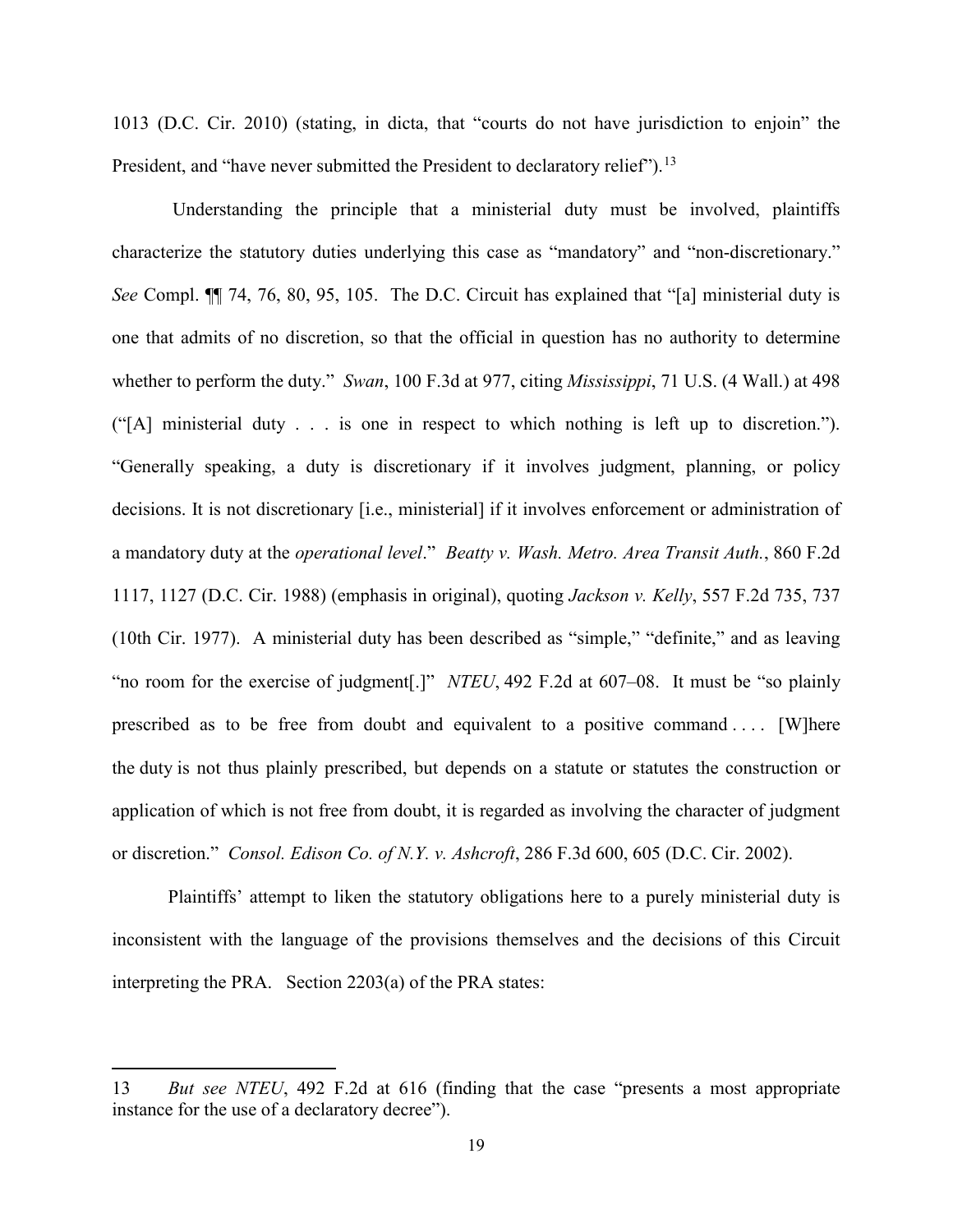Through the implementation of records management controls and other necessary actions, the President shall take all such steps as may be necessary to assure that the activities, deliberations, decisions, and policies that reflect the performance of the President's constitutional, statutory, or other official or ceremonial duties are adequately documented and that such records are preserved and maintained as Presidential records pursuant to the requirements of this section and other provisions of law.

# 44 U.S.C. § 2203(a).

The use of the word "shall" often denotes a mandatory obligation, but what the President must do is exercise his discretion, and the rest of the text calls for the exercise of considerable judgment. The PRA directs the President to take steps "as may be necessary," through "implementation of records management controls and other necessary actions[,]" to assure "adequate" documentation of Presidential activities. *Id.* This duty necessarily involves the application of judgment and the formation of policy. Indeed, the D.C. Circuit has observed that the PRA "accords the President virtually complete control over his records during his term of office." *Armstrong I*, 924 F.2d at 290; *Armstrong II*, 1 F.3d at 1291.

Any attempt to craft an injunction or declaratory judgment against the President or his staff based on the Federal Records Act would be even more problematical. *See* Compl. ¶¶ 87– 88; *id.* ¶¶ 101–02. The FRA directs the head of each federal agency to "make and preserve records containing adequate and proper documentation of the organization, functions, policies, decisions, procedures, and essential transactions of the agency[,]" that are "designed to furnish the information necessary to protect the legal and financial rights of the Government . . . ." 44 U.S.C. § 3101. The statute leaves open the question of what constitutes complete performance, and it cannot be described as an assignment of "simple" and "definite" duties that are "free from doubt and equivalent to a positive command." More important, plaintiffs do not point to any language in the FRA that imposes a clear duty on the President, or the Executive Office of the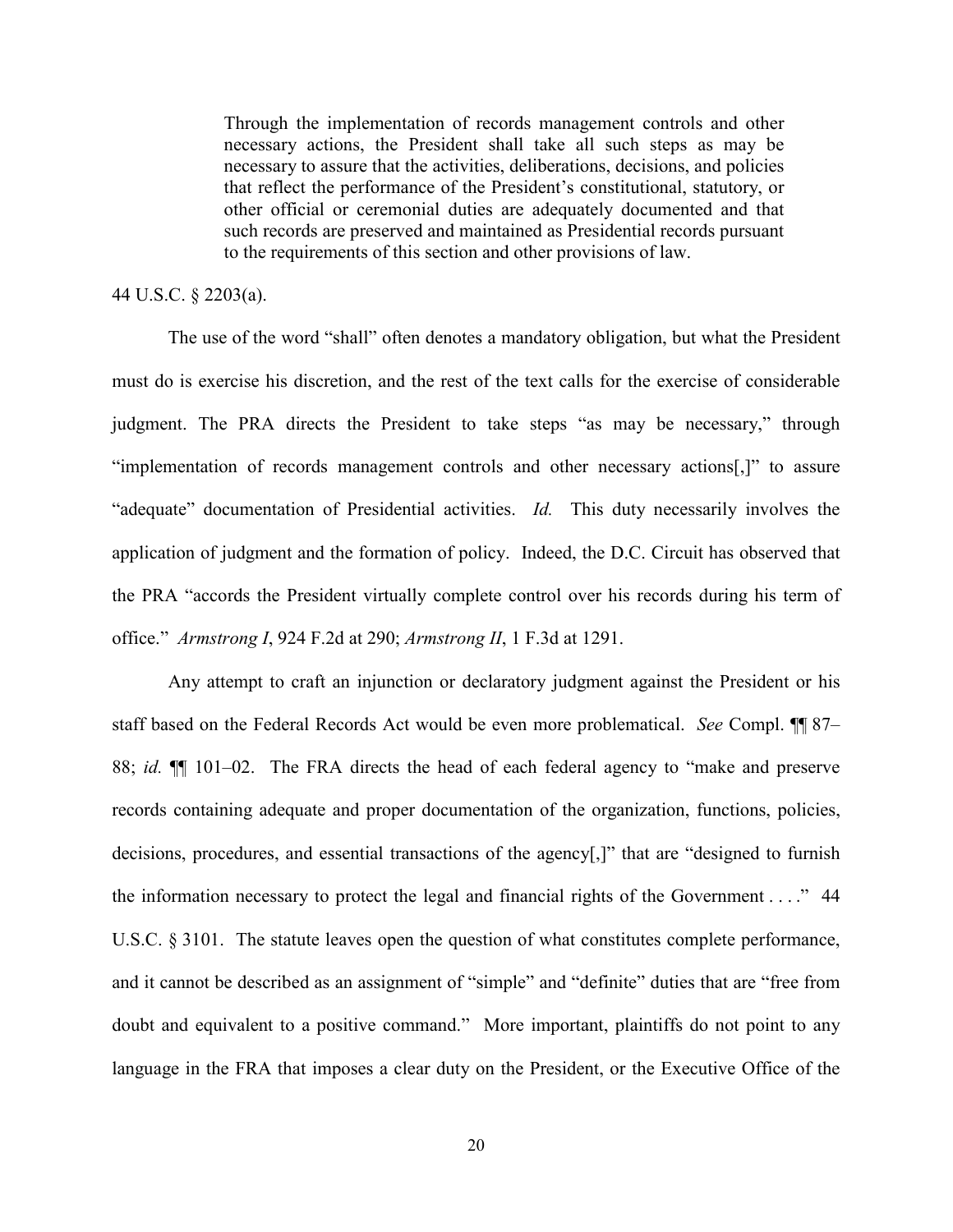President, and the complaint does not allege that any of the defendants violated such a duty. Claim Three alleges that the defendants' conduct "denies agencies access to and control of information needed to . . . comply with *their* obligations under the FRA[,]" Compl. ¶ 92 (emphasis added), and Claim Five seeks to address Presidential "interference with *the State Department's* compliance." *Id*. ¶ 105 (emphasis added).

Since the duties set forth in these statutes are not purely ministerial obligations imposed on the defendants, plaintiffs have not established the clear duty to act necessary to support the request for mandamus in Claim One, *CREW v. Trump*, 924 F.3d at 606, and the Court does not have jurisdiction to issue the declaratory and injunctive relief that plaintiffs have requested in Claims Two through Five. Therefore, pursuant to Federal Rule of Civil Procedure 12(b)(1), the Court will grant defendants' motion to dismiss.[14](#page-20-0) 

<span id="page-20-0"></span><sup>14</sup> Some courts have addressed the court's authority to enjoin a President in the context of the standing analysis necessary to establish subject matter jurisdiction, and defendants have also argued that the claims must be dismissed on those grounds. *See* Defs.' Suppl. Br. at 4–6. The elements of constitutional standing are: "[t]he plaintiff[s] must have (1) suffered an injury in fact, (2) that is fairly traceable to the challenged conduct of the defendant[s], and (3) that is likely to be redressed by a favorable judicial decision." *Spokeo, Inc. v. Robins*, 136 S. Ct. 1540, 1547 (2016). If the court lacks the power to award injunctive relief and compel the President to perform discretionary duties, plaintiffs' injuries are not redressable. *Franklin*, 505 U.S. at 802– 03; *Swan*, 100 F.3d at 980–81. So even if plaintiffs have sufficiently alleged that they have suffered an injury caused by the challenged conduct of the defendants, *see* Compl. ¶¶ 101–04, their inability to establish the third element necessary for standing provides another basis to dismiss the case under Federal Rule of Civil Procedure 12(b)(1).